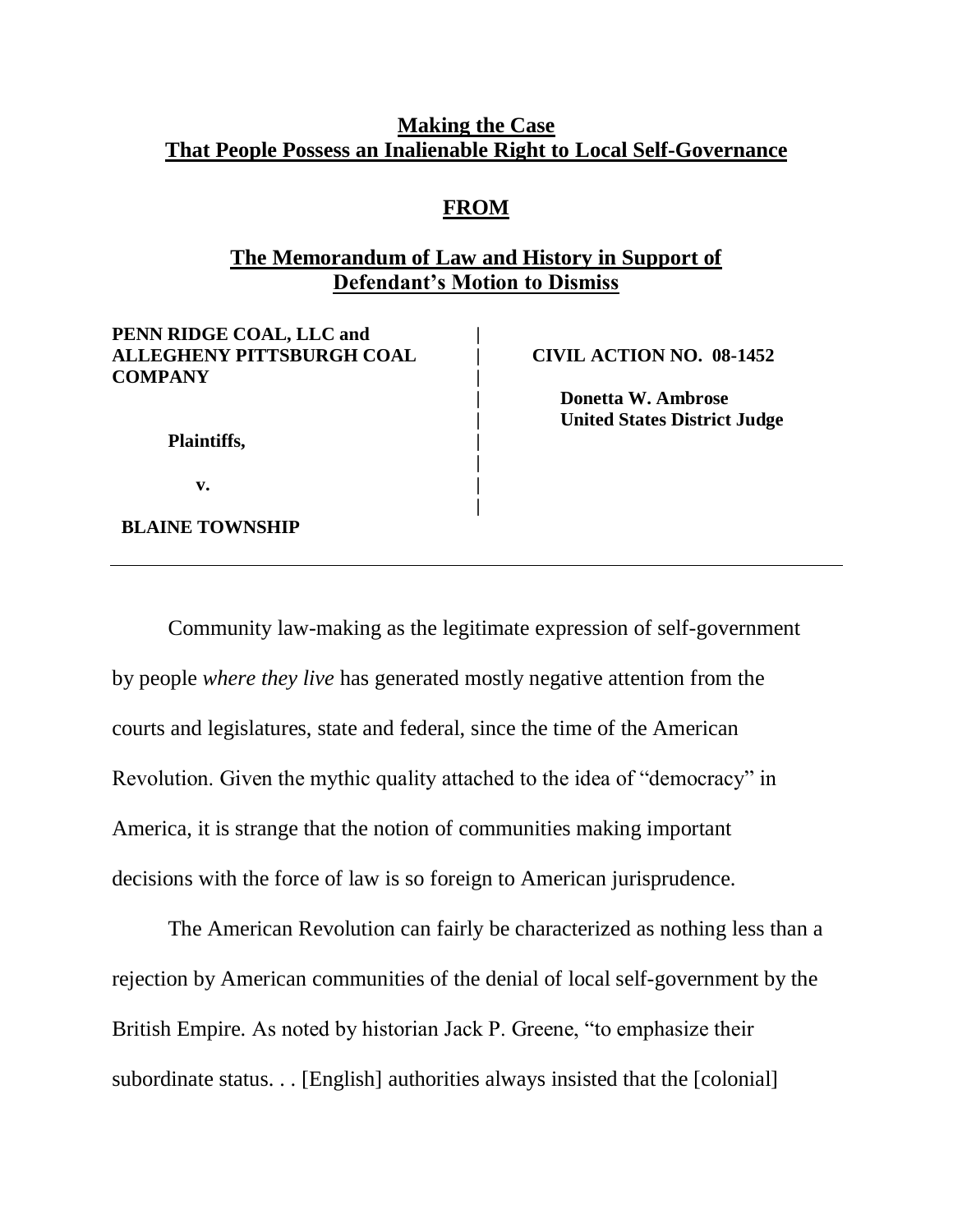assemblies existed not as a matter of right - not because they were necessary to provide for colonials their just rights as Englishmen - but only through the favor of the Crown."<sup>1</sup>

That royal deprivation of community self-governance over issues of immediate local concern formed the impetus and rationale for people to ignore and eventually to openly defy as illegitimate - British laws and expectations of compliance with those laws. Greene's history of colonial governance before the American Revolution illustrates that the conflict arose predominantly over the English ["metropolitan," as Greene refers to it] government's repudiation of the natural right of communities to community self-government:

To the very end of the colonial period, metropolitan authorities persisted in the views that colonial constitutions were static and that the lower houses were subordinate governmental agencies with only temporary and limited lawmaking powers --- in the words of one metropolitan official, merely 'so many Corporations at a distance, invested with an ability to make Temporary By Laws for themselves, agreeable to their respective Situations and Climates.'

Rather than consciously working out the details of some master plan designed to bring them liberty or self-government, the lower houses moved along from issue to issue and from situation to situation, primarily concerning themselves with the problems at hand and displaying a remarkable capacity for spontaneous action, for seizing any and every opportunity to enlarge their own influence.

Because neither fundamental rights nor imperial precedents could be used to defend practices that were contrary to customs of the mother country or to

<sup>&</sup>lt;sup>1</sup> Jack P. Greene, *Negotiated Authorities: Essays in Colonial Political and Constitutional History* 58 (1994).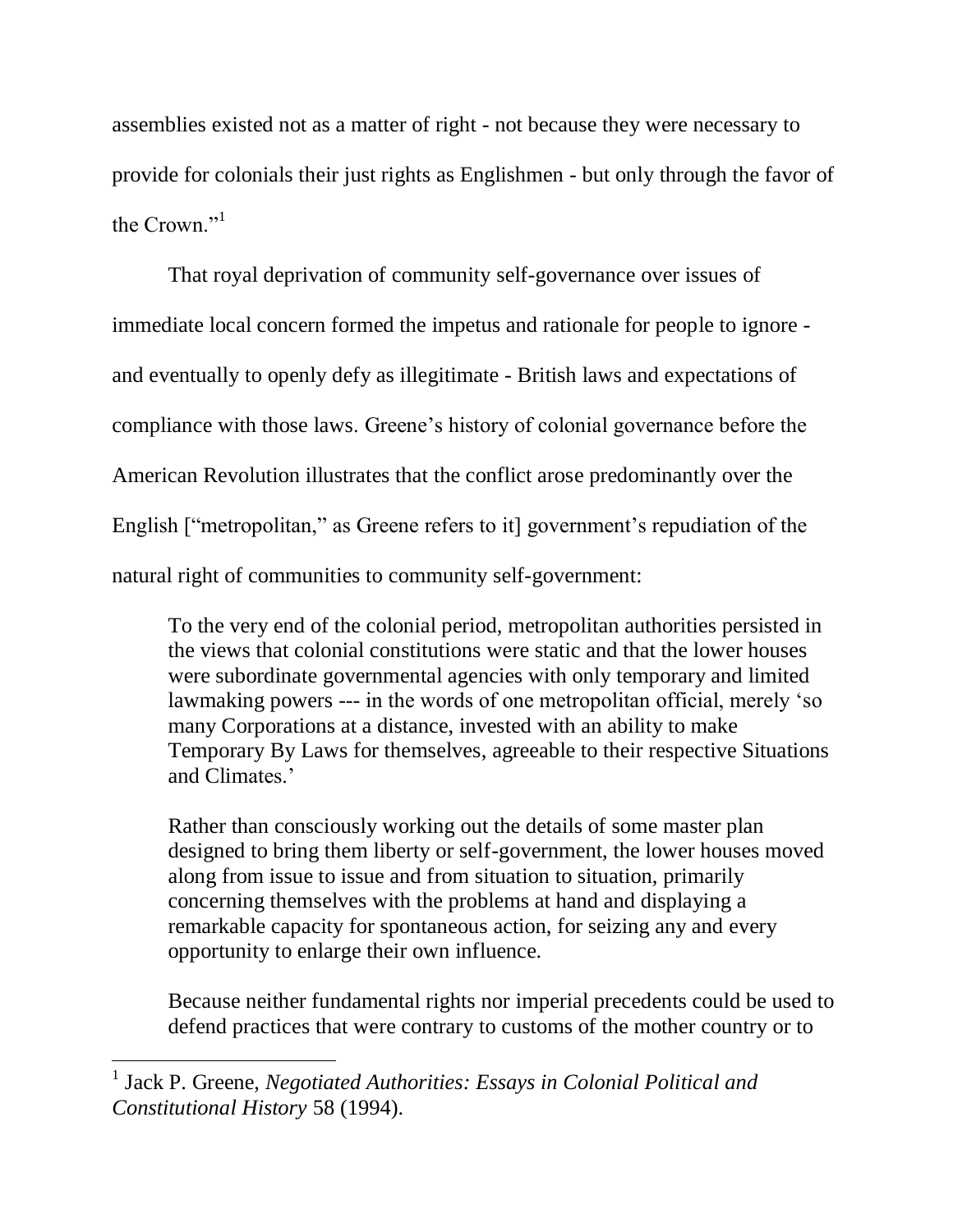the British constitution, the lower houses found it necessary to develop still another argument: that local precedents, habits, traditions and statutes were important parts of their particular constitutions and could not be abridged by a royal or proprietary order.

Between 1689 and 1763, the lower houses' contests with royal governors and metropolitan officials had brought them political maturity, a considerable measure of control over local affairs, capable leaders, and a rationale to support their pretensions to political power within the colonies and in the empire. The British challenge after 1763 threatened to render their accomplishments meaningless and drove them to demand equal rights with Parliament and autonomy in local affairs, and eventually to declare their independence. At issue was the whole political structure forged by the lower houses over the previous century. In this context, the American Revolution becomes in essence a war for political survival, a conflict involving not only individual rights, as historians have traditionally emphasized, but assembly rights as well.

(*Id.* at 46-47, 58, 163, 170, 173 176, 183.)

During the late seventeenth and early eighteenth centuries, royal and proprietary governors of chartered colonies, who were to have been locally administering the power of the central British government, lost significant amounts of their coercive power over American communities. Apart from sheer distance from London, the English Civil War saw the agitation of groups such as the Levelers, Diggers, Quakers and Ranters for civil liberties and self-government. On the basis of false promises that they would see such reforms, they helped propel Oliver Cromwell's Parliament into power and made it possible for the rebellious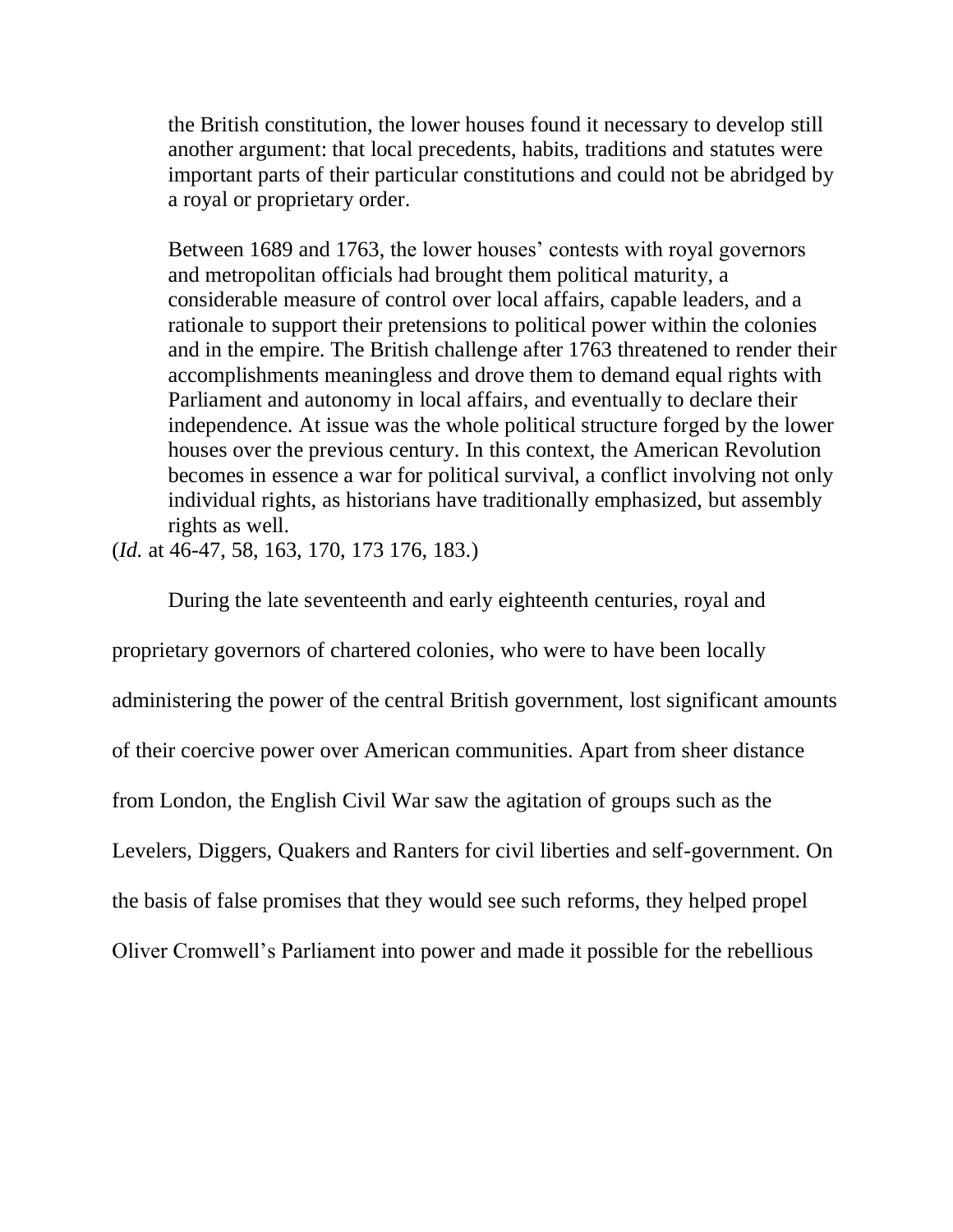legislature to behead a king. These and other events contributed to turning the empire's attention away from the American colonies.<sup>2</sup>

With colonial governors increasingly dependent upon dissipating community cooperation, the autonomy of local assemblies blossomed. Two years before the Declaration of Independence was adopted by the Continental Congress, war had already been initiated against the oppressive British Empire by communities in western Massachusetts. Historian Ray Raphael has recounted how, in 1774, residents of several Massachusetts Towns, including Worchester, Springfield, and Great Barrington, forced appointed British officials to resign their posts:

When British Regulars fired upon a small group of hastily assembled patriots on the Lexington Green, they were attempting to regain control of a colony they had already lost. The real revolution, the transfer of political authority to the American patriots, occurred the previous summer when thousands upon thousands of farmers and artisans seized power from every Crown-appointed official in Massachusetts outside of Boston.

. . .

 $\overline{a}$ 

The Revolution of 1774 can be seen as the crowning achievement of communal self-government in colonial New England. More than ever before, people assumed collective responsibility for the fate of their communities.

Above all, the revolutionaries of 1774 pioneered the concept of participatory democracy, with all decisions made by popular consent. Half a century

<sup>&</sup>lt;sup>2</sup> See Greene at 36-45, and particularly, at 83-84: "...as Carter has pointed out, another consequence of the [English] revolution was ‗a distinct, though not complete, withdrawal of central authority from local affairs.' " (quoting Jennifer Carter, "Revolution and the Constitution," in Geoffrey Holmes, ed., *Britain and the Glorious Revolution, 1689-1715* at 53 (1969)).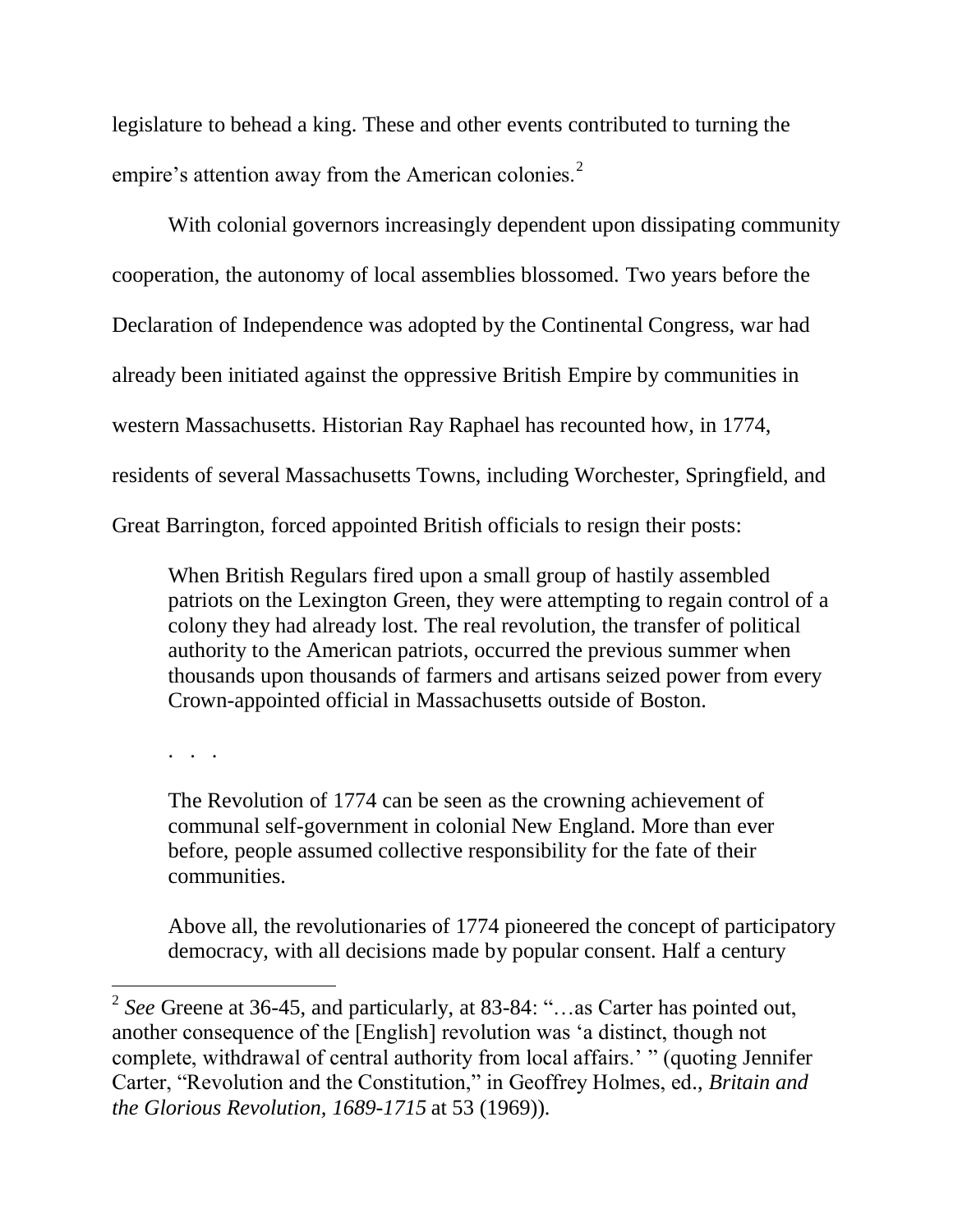before the so-called Jacksonian Revolution, they seized control of their government. While more learned patriots expounded on Lockean principles, these country folk acted according to those principles by declaring their social contract with the established government null and void. Although the consequences were frightening and potentially disastrous, the townfolk of Massachusetts were the first American colonists to follow revolutionary rhetoric to its logical conclusion.

All authority derives from the people, they proclaimed, as they deposed British officials. As much as any revolutionaries in history, they applied this statement reflexively to themselves. They abrogated no authority as they went about their business.

# Ray Raphael, *The First American Revolution: Before Lexington and Concord* at 1, 218-219 (2002).

New England's role in leading the rest of the colonies toward independence from the British Empire is entirely attributable to the local habits and traditions of their self-governing communities. While elsewhere in the colonies, Committees of Correspondence and Congresses were devised as ad hoc community governing bodies to replace chartered colonial governments and municipal corporations, more inclusive and participatory local assemblies and town meetings were already well established in New England. It was this tradition – a rejection of the traditional English municipal corporation premised entirely on promoting commerce, rather than on self-governance - that formed the basis for the American Revolution. As historian Jon Teaford explains:

The basic unit of both urban and rural government in New England was the town…By the mid eighteenth century, each of these bodies had reviewed the respective merits of the town and municipal corporation and had specifically rejected the latter as an instrument of urban rule. For New Englanders had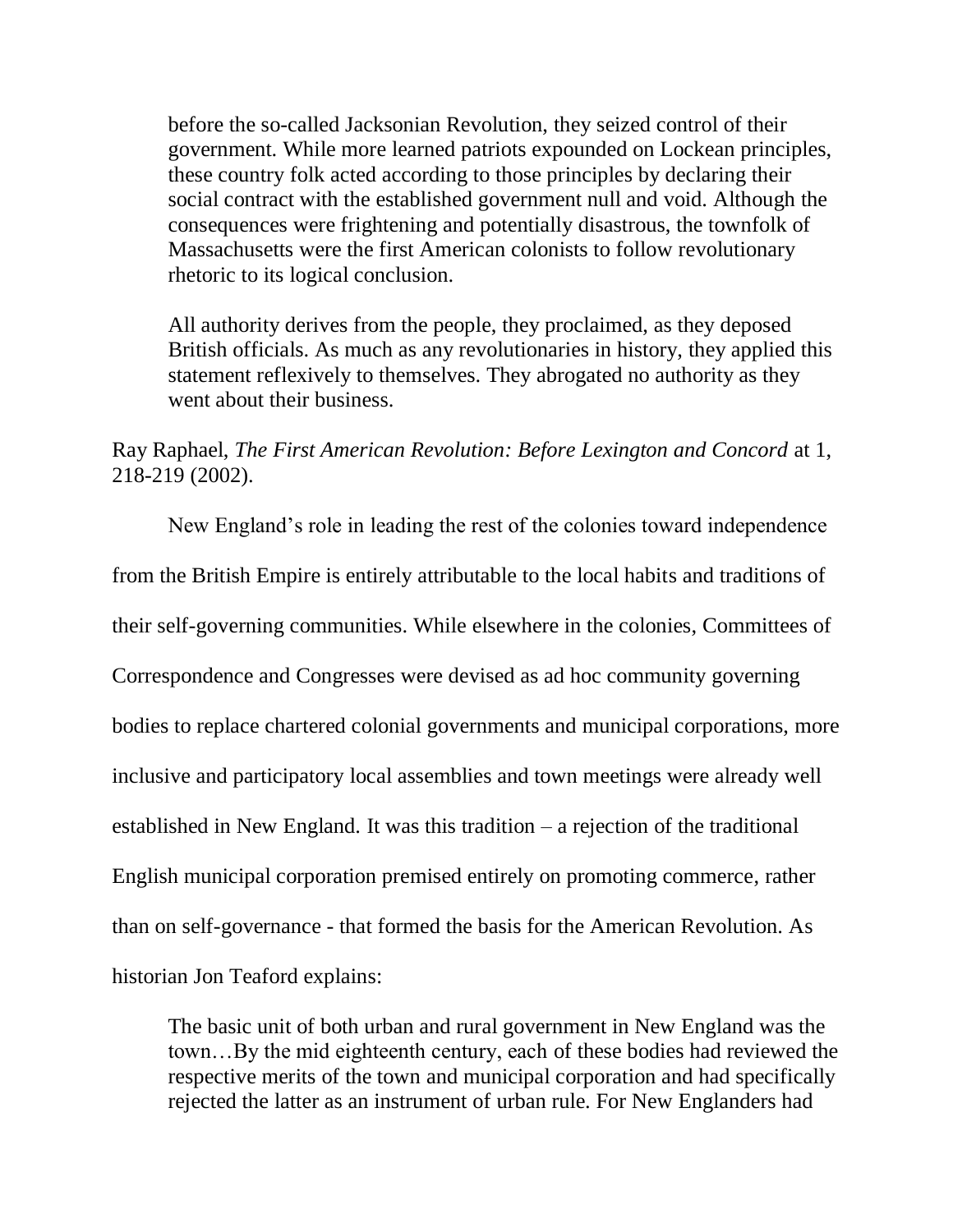grown accustomed to the freedom of unfettered commerce and the privilege of direct participation in town meetings, and they were not ready to sacrifice these for a government of aldermen, councillors, markets, and monopolies.

Jon C. Teaford, *The Municipal Revolution in America: Origins of Modern Urban Government, 1650-1825* at 37 (1975).

When the American people declared independence from Great Britain in 1776, they did so with a fundamental document that marked the first time in western history that a nation state founded itself upon the inalienable right of the people to govern themselves. That document, the American Declaration of Independence, was not composed in a vacuum through the spontaneous inspiration of the colonial gentry. Before Thomas Jefferson and his committee penned it, Towns, Counties and Colonial Assemblies throughout the American settlements had drafted and adopted their own local declarations of independence. After adopting them, they gave them in varying forms to their delegates, and sent them to the Continental Congress with instructions to support a single Declaration of Independence for all the colonies.

Pauline Maier, in her book about the making of the Declaration of Independence, writes:

There are, in fact, at least ninety documents in that category, and perhaps still more waiting to be found. Most have been forgotten under the influence of our national obsession with ‗the' Declaration of Independence, although the bulk of them were published almost a century and a half ago, scattered through the pages of Peter Force's voluminous *American Archives*.

….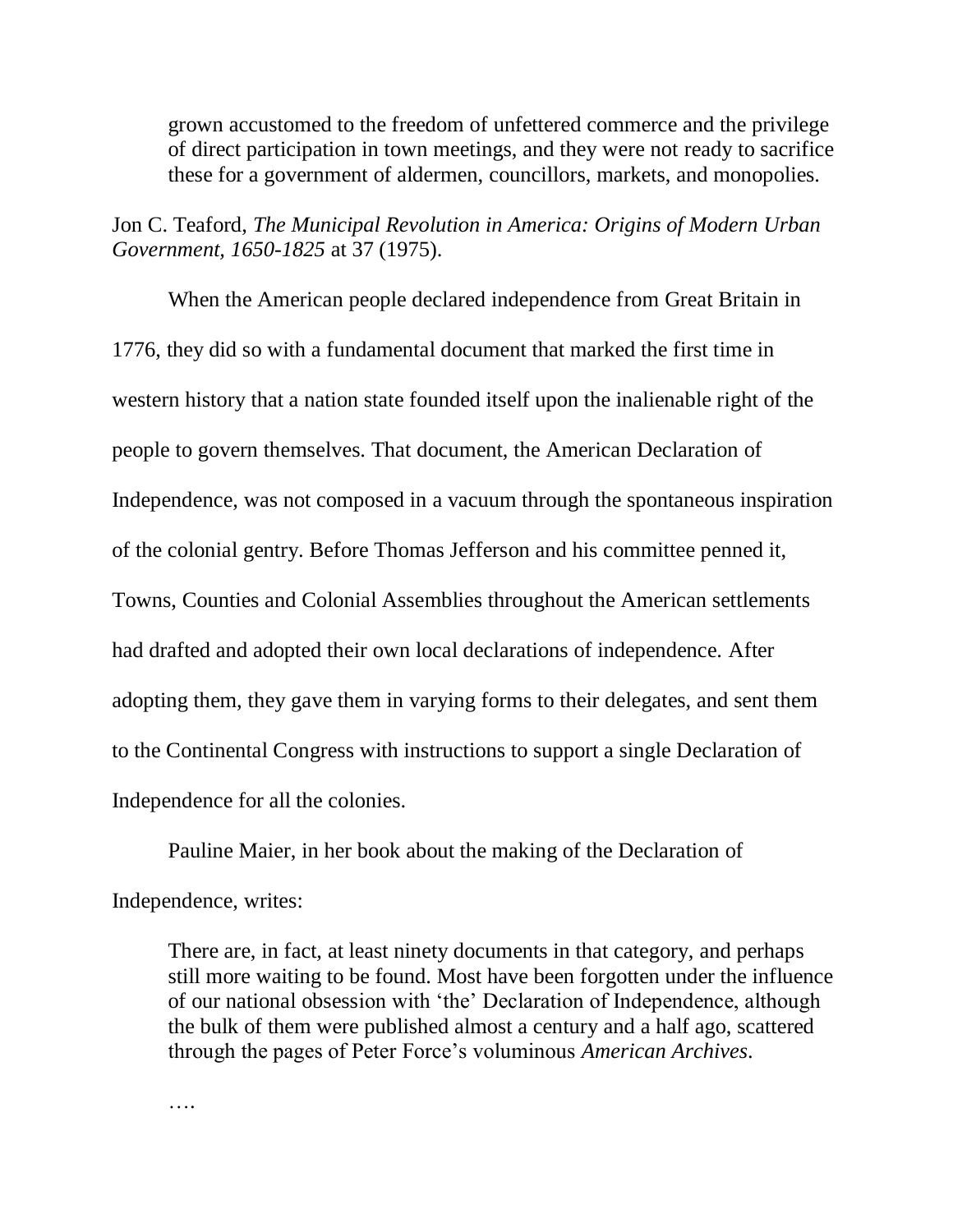…the differences that distinguished one set of instructions and resolution from another proved relatively insignificant. For all practical purposes, the contents of the various state and local resolutions on Independence are virtually identical...They characteristically 'empowered' their representatives to 'concur with the Delegates of the other Colonies in declaring Independency'. . .

Pauline Maier, *American Scripture: Making the Declaration of Independence*, at 48-49, 74-75 (1998).

The resulting document, now the cornerstone on which an independent

America has been built, said:

We hold these truths to be self-evident, that all men are created equal, that they are endowed by their Creator with certain unalienable Rights, that among these are Life, Liberty, and the pursuit of Happiness.—That to secure these rights, Governments are instituted among Men, deriving their just powers from the consent of the governed,—That whenever any Form of Government becomes destructive of these ends, it is the Right of the People to alter or to abolish it, and to institute new Government, laying its foundation on such principles and organizing its powers in such form, as to them shall seem most likely to effect their Safety and Happiness.

The Declaration of Independence, ¶ 2 (U.S. 1776).

Thomas Jefferson, the primary author of this document, packed many principles into these sentences. Government receives its power only from the consent of the governed, governmental power is constrained by foundational principles imposed by the people, and the people have the right to alter or abolish government that is destructive of the people's fundamental rights. These principles on the source, scope, and abolition of governmental power are nothing less than a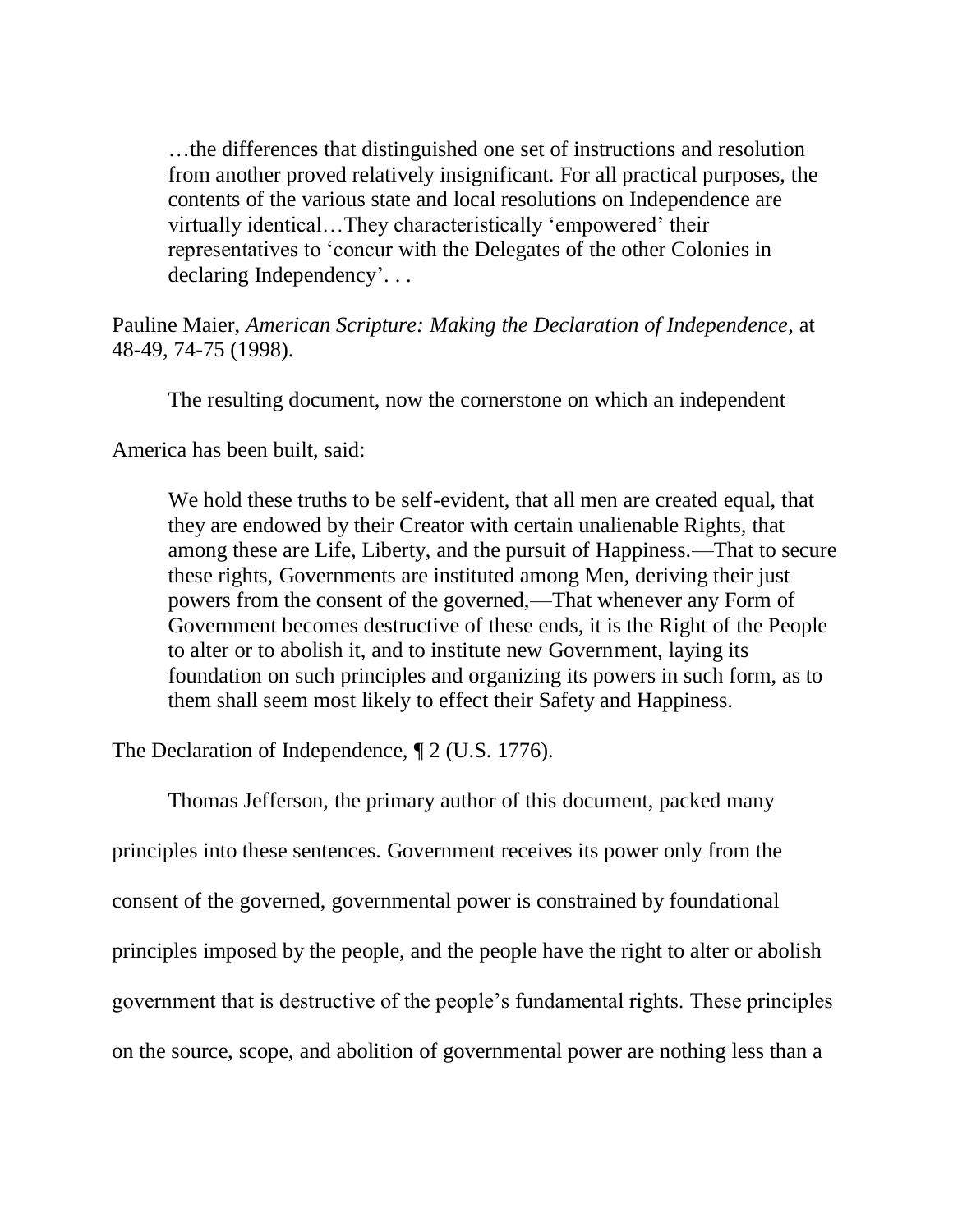statement of the inalienable right of self-government, a right held by all people in a free society.

The Declaration reflected the intent and values of the people who would have to fight to see it realized. It purported to secure not only the "consent" of the governed, but also to guarantee the participating will of the people over governing decisions having direct effect within and upon their communities. Among the reasons for separating from the British Empire (personified by the King), these were stated unequivocally, declaring that separation was necessary because

He has refused his Assent to Laws, the most wholesome and necessary for the public Good.

[He has] suspend [ed] our own Legislatures and declar [ed himself and others] invested with Power to legislate for us in all Cases whatsoever.

The Declaration of Independence, ¶¶3, 24 (U.S. 1776)

 $\overline{a}$ 

The Declaration's language on the right to self-government was a fundamental departure from prior statements on the rights of citizens. Whether in the Magna Carta of 1215, the Pennsylvania Frame of Government of 1682, or the Pennsylvania Charter of Privileges of 1701, prior foundational documents acknowledged only specific rights concerning property, religion, criminal procedure, and other aspects of individual freedom<sup>3</sup> in the context of a civil

 $3$  Freedom, at least, for the minority of humans counted as "free persons" at the time. Women, Native Americans, Slaves, indentured servants, white males without property, and others were not afforded those protections.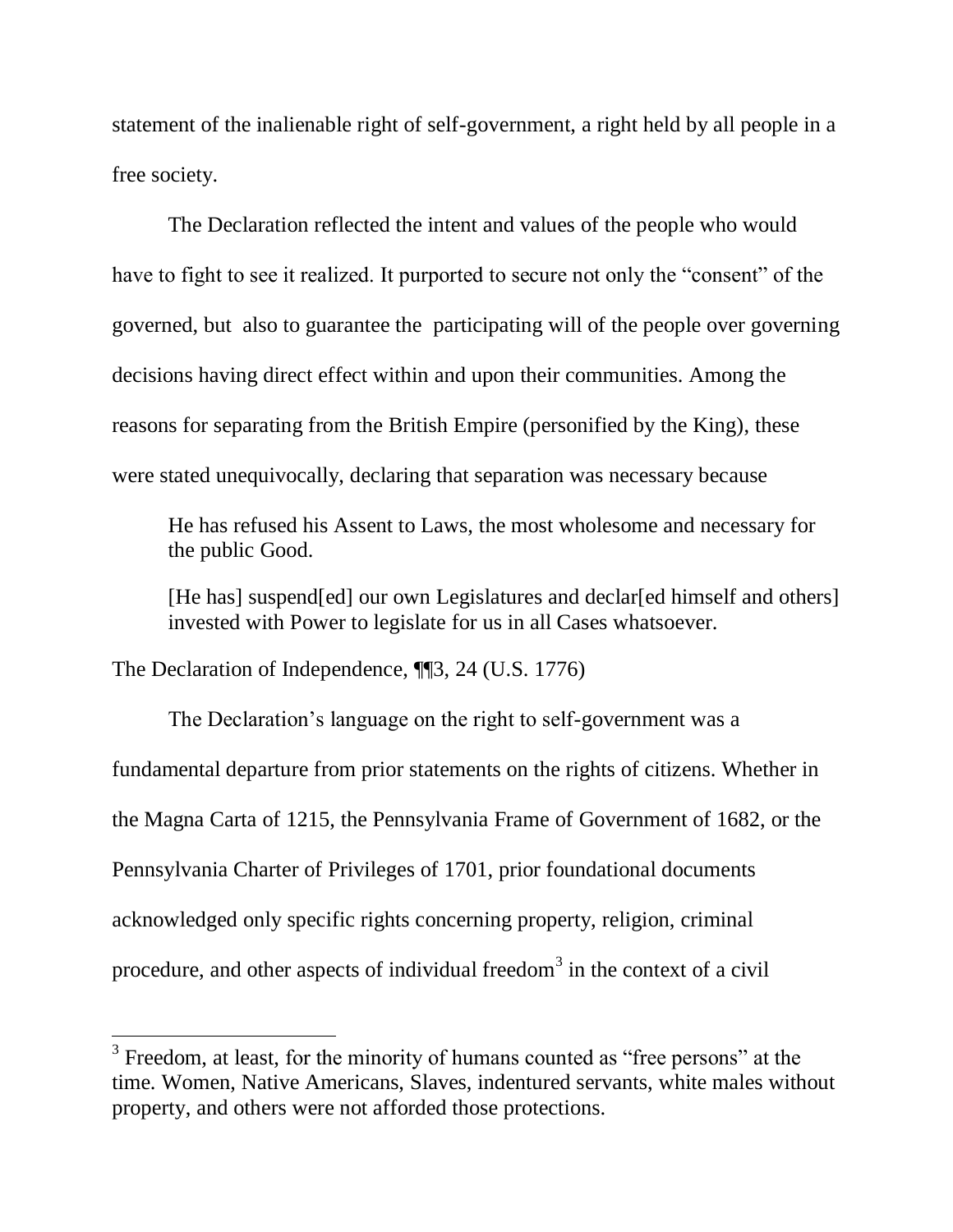structure devoid of community freedom. The Declaration of Independence was the first foundational document in western history to recognize - at least in theory - the fundamental notion that people as a community have a civil right to selfgovernment that cannot be alienated to any person, power, or governmental institution.

Following the American Revolution, this right to self-governance was codified when the royal proprietorships and colonial corporations were dissolved and replaced by constitutionalized states. During this process, people acted from within self-governing municipal units of government. The classic study of the first constitutions drafted by Americans during the Revolutionary era has this to say:

... In the Whig theory of social contract, 'the people' were the final authority to which all political power reverted in cases of flagrant abuse of delegated governmental power. But in the actual assumption of political power, no unit as vast and amorphous as 'the people' could possibly act as the vehicle of the political process. It was instead the remarkably stable territorial units of towns, cities, counties, and colonies that took control. The economic, political, and, in the broadest sense, social authority established within these familiar units did not actually melt away in a single stroke of revolutionary integration. Indeed, the system of political representation, which was generally accepted despite cries of ‗Anarchy!' and ‗Mob rule!' was itself based on the continuing existence of this local authority.

The very form of the organized resistance of the colonists was determined by a clear sense of the independence of territorial units that had evolved during the past 150 years. The borders England had drawn between the colonies continued to be respected as political demarcation lines even during the struggle against the mother country. Perhaps even more important for building a new governmental system was the integrity of the smaller units, called counties or districts in different colonies, and of the lowest level of political organization, cities, towns, townships, and parishes. All these units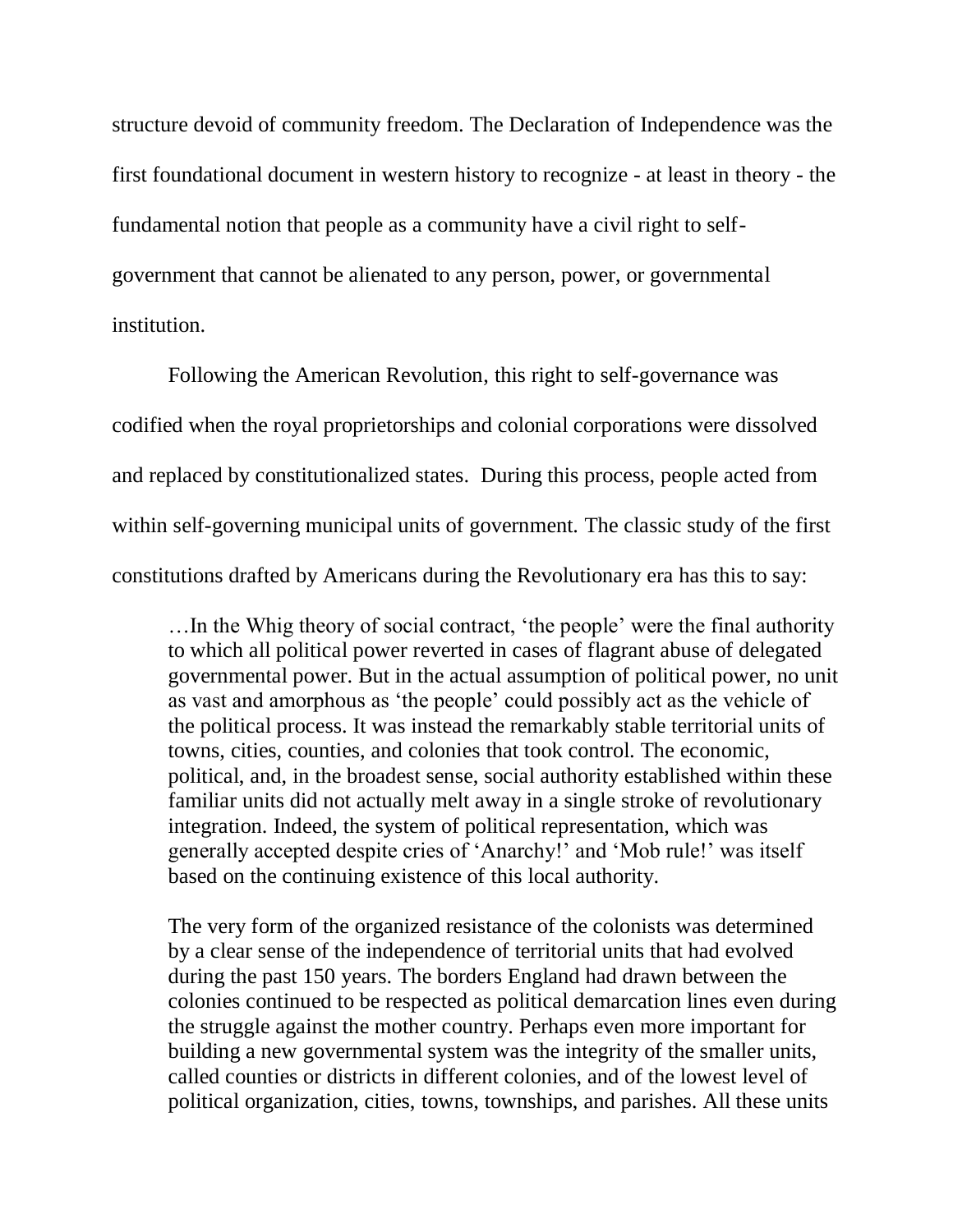remained intact during the Revolution, and only the quasi-feudal manors in the Hudson River valley disappeared as political entities.

*See* Willi Paul Adams, *The First American Constitutions: Republican Ideology and the Making of the State Constitutions in the Revolutionary Era* at 4-5, 29-30 (1980).

When state governments gathered to form a national American government, the Federalists sought to construct a preemptive, centralized federal government, while the Anti-Federalists sought to preserve the right of self-government at the state level. This struggle, won by the Federalists in most respects, set the stage for a preemptive federal/state relationship which then influenced and steered the development of a preemptive state/local relationship. Thus, the counterrevolutionary tendencies of federalism undid the community self-governing institutions and traditions that the Revolution had established.

Before the 1830s, Hendrik Hartog tells us, "the law of municipal corporations had not been invented," and the courts had rarely ruled on issues about the nature and scope of local government authority.<sup>4</sup>

Turning to models of governance pioneered in the colonial area, federalist politicos worked steadily until the state-municipal relationship came to look eerily similar to the one established earlier by Parliament's Board of Trade over the

<sup>4</sup> Hendrik Hartog, *Public Property and Private Power: The Corporation of the City of New York in American Law, 1730-1870* at 184 (1983).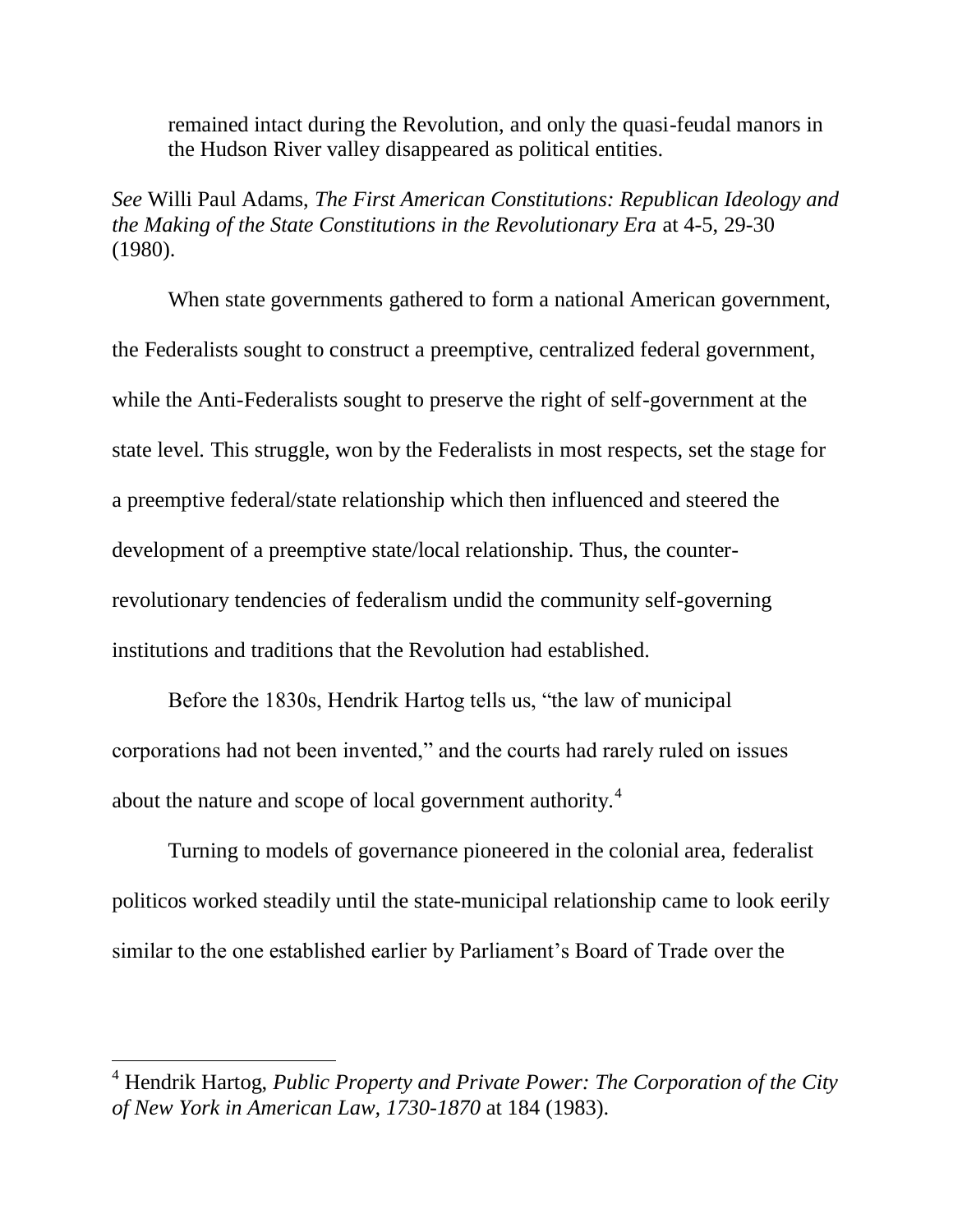American colonies. Possessing the power to revoke local laws and charters, the

# Board had

articulated a cluster of working assumptions about the nature of the relationship between Britain and the colonies…The first and most fundamental was implied in the familiar parent-child metaphor employed increasingly to describe the metropolitan-colonial connection. If England was the mother country and the colonies were her offspring, it clearly followed that the colonies were dependents, who needed the protection of, and who were obliged to yield obedience to their parent state. In any conflict of wills or judgment, the colonies had to defer to the superior strength and wisdom of the metropolitan government."<sup>5</sup>

Former railroad bond lawyer and later Iowa Supreme Court Justice John

Forrest Dillon had the dubious honor of codifying that prevailing argument as the

frame for the new state-municipal legal framework. "Dillon's Rule" continues to

serve as legal shorthand for usurped local governing rights under which American

communities continue to struggle for democratic survival. As Dillon explained,

It must be conceded that the great weight of authority denies *in toto* the existence, in the absence of special constitutional provisions, of *any inherent right of local self-government which is beyond legislative control*. Municipal corporations owe their origin to, and derive their powers and rights wholly from, the legislature. It breathes into them the breath of life, without which they cannot exist. As it creates, so it may destroy. If it may destroy, it may abridge and control. Unless there is some constitutional limitation ... the legislature might, by a single act, if we can suppose it capable of so great a folly and so great a wrong, sweep from existence all of the municipal corporations in the State, and the corporation could not prevent it. We know of no limitation on this right so far as the corporations themselves are concerned. They are, to phrase it, the mere tenants at will of the legislature.

<sup>5</sup> *See* Greene at 56.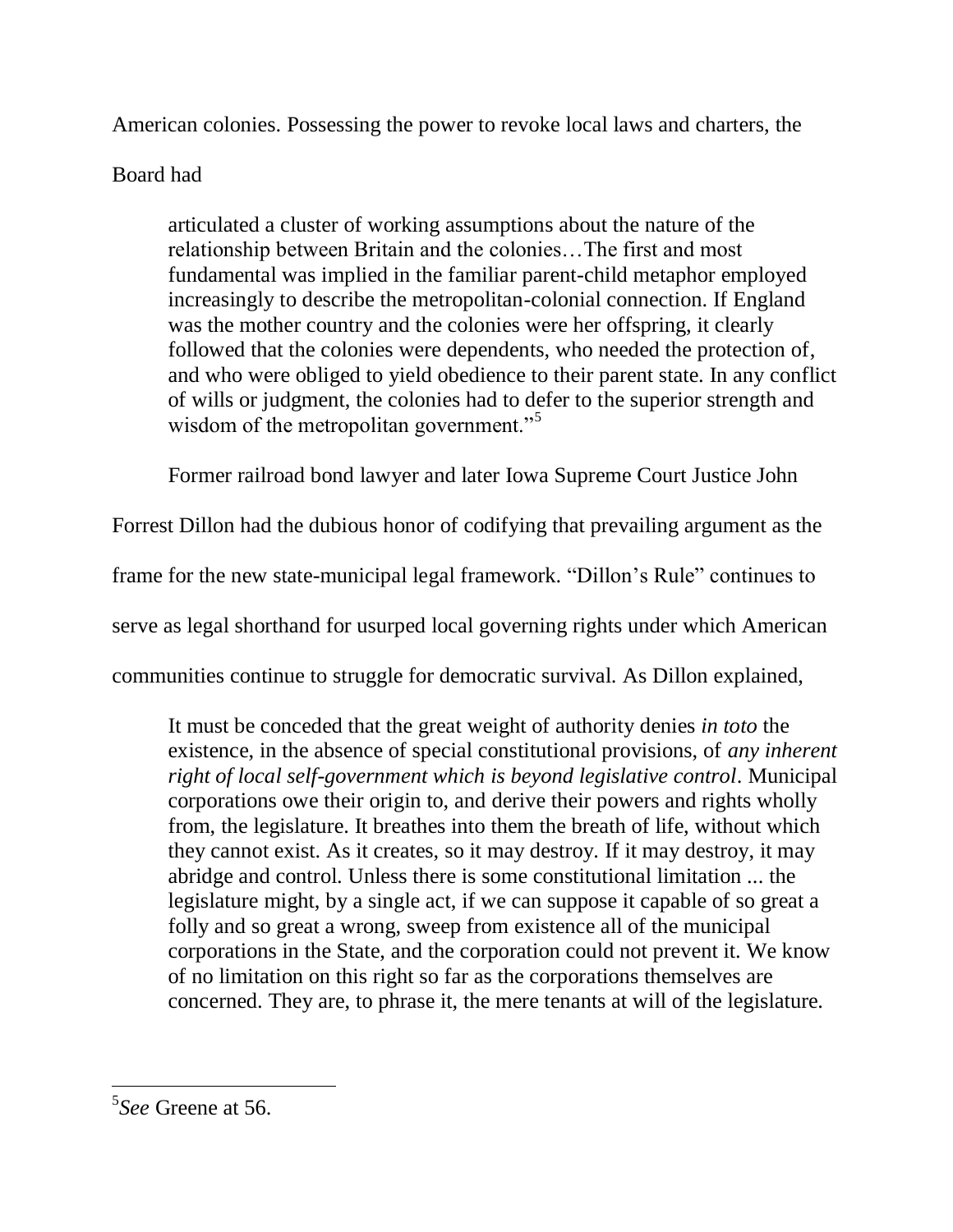It is not necessary to a municipal government that the officers should be elected by the people. Local self-government is undoubtedly desirable where there are not forcible reasons against its exercise. But it is not required by any inexorable principle.

John Forrest Dillon, LL.D, *Commentaries on the Law of Municipal Corporations*, at 154-156 ( $5<sup>th</sup>$  Ed. 1911) (emphasis in original).<sup>6</sup>

This parallel between the governance of American colonies by the British Empire, and of our municipalities by the Commonwealth of Pennsylvania today, reveals the incompatibility of a colonial governing framework with one premised on the principles of self-government. The impulse to throw off the bonds of monopolistic governance, whether monarchical, aristocratic or incorporated, more truly comports with American ideals of justice than the structure of law under which municipalities, ruled by preemptive state fiat, are pitted against the rights of publicly chartered, privileged and empowered -- but privately governed -- business corporations.

<sup>&</sup>lt;sup>6</sup> For a sense of the prevailing attitude among Dillon's contemporary municipal "reformers" *see* Martin J. Schiesl's account. He writes:

Simon Sterne, a reform lawyer and member of the Tilden commission [formed in 1875 to investigate the Tweed ring in New York], argued in 1877 that the 'principle of universal manhood suffrage' only applied to 'a very limited degree' in municipal administration because the city was 'not a government, but a corporate administration of property interests in which property should have the leading voice.' In the same vein, Francis Parkman saw the notion of 'inalienable rights' as an 'outrage of justice...when it hands over great municipal corporations...to the keeping of greedy and irresponsible crowds.'

Martin J. Schiesl, *The Politics of Efficiency: Municipal Administration and Reform in America: 1880-1920* at 9 (1977).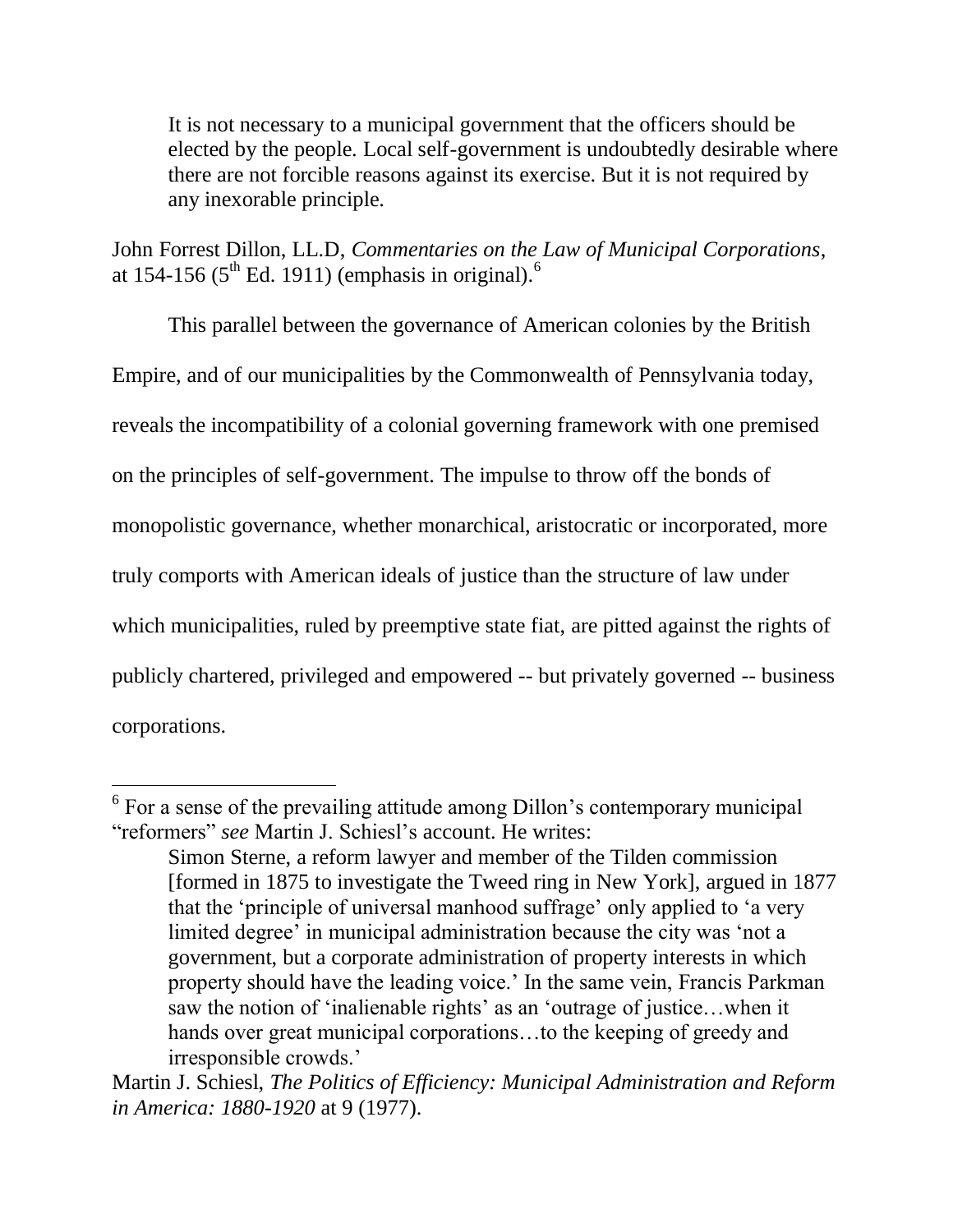Blaine Township is not alone among the disaffected municipalities of Pennsylvania, or indeed, of this nation. The struggle for self-government on issues of direct import to communities is long-standing. More than one hundred years ago, local government reformers tried to drive first principles to the forefront of the struggle for community rights. Frederic C. Howe's words of a century ago make clear that Blaine Township's adoption of self-governing local laws is part of an enduring campaign for fundamental rights<sup>7</sup>:

This agitation for home rule is but part of a larger movement. It is more than a cry for charter reform; more even than a revolt against the misuse of the municipality by the legislature. It partakes of a struggle for liberty, and its aim is the enlargement of democracy and a substitution of simpler conditions of government. It is a demand on the part of the people to be trusted, and to be endowed with the privileges of which they have been dispossessed…The state at large can have no more interest in [local] matters than it has in the methods of the corporations which it creates."

Frederic C. Howe, *The City: The Hope of Democracy* at 167-168 (1905). The people's right to self-governance is reflected in (though not dependent

upon) the democratizing institutions of popular government that emerged from America's revolutionary period. An honest interpretation of history and law depends upon a correct deference to the "original intent" of those upon whose aspirations independence was contingent. The founders of America's independence, of its' pre-revolutionary local constitutions and post-revolutionary

<sup>&</sup>lt;sup>7</sup>"Public freedom [is] the ability to participate actively in the basic societal decisions that affect one's life." Gerald E. Frug, *The City As A Legal Concept*, 93 Harv. L.Rev. 1069 (1980).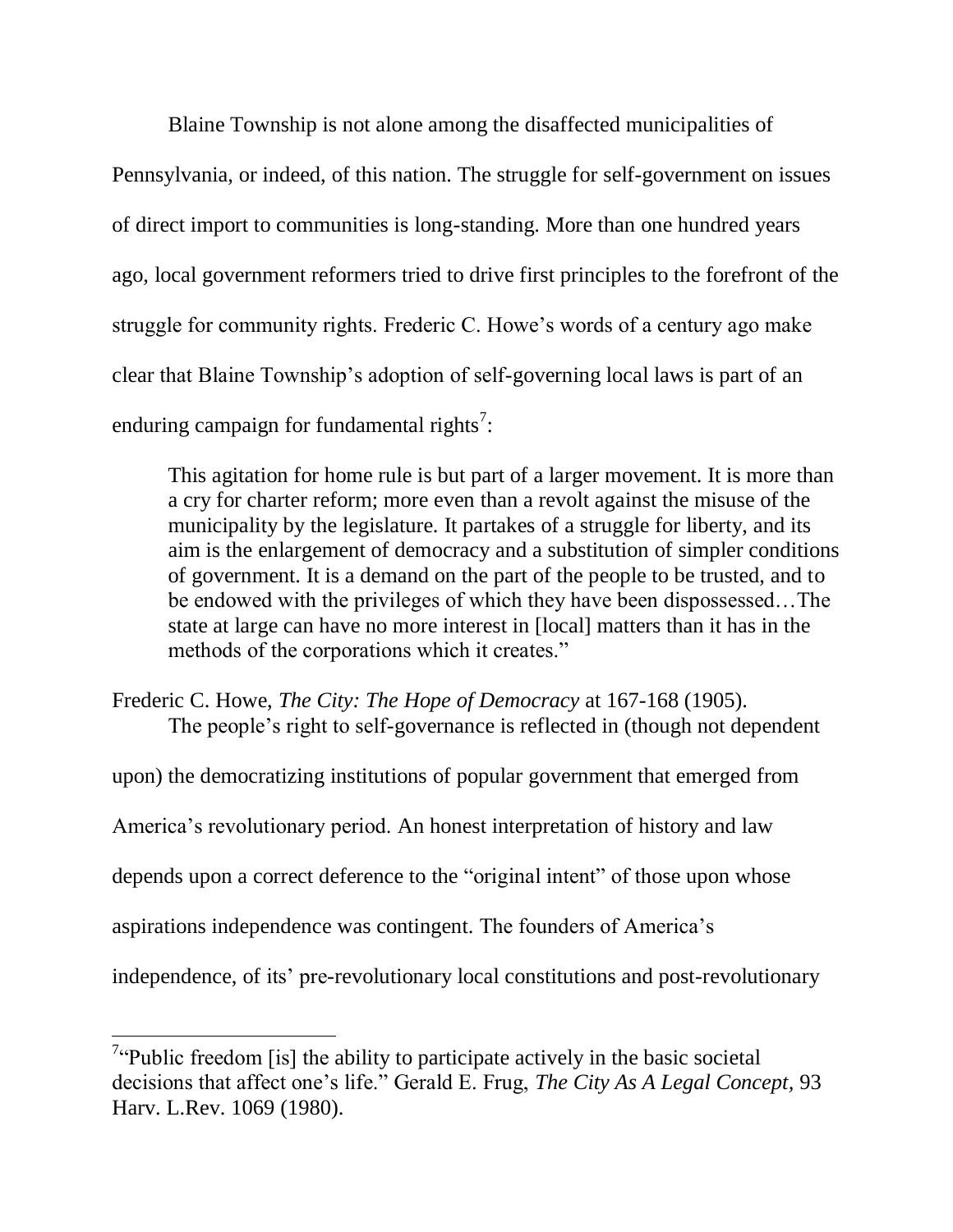national constitutions, of its' commitment to rights and consent of the governed as the foundation of just government, were not the enfranchised few white men of wealth and property who wrote the national constitution<sup>8</sup> and privatized public institutions. Those revolutionary founders were the disenfranchised men and women who fought for - and thought they had won – the right to govern themselves.

### **(A)The People Possess an Inalienable Right to Local Self-Governance.**

 $\overline{a}$ 

James Madison, (June 12, 1787) in Adrienne Koch, *Notes of the Debates in the Federal Convention of 1787 Reported by James Madison,* at 107 (1987).

<sup>&</sup>lt;sup>8</sup> In James Madison's own notes from the Philadelphia Convention of 1787, he expressed the irrelevance of determining what the will of the people was as the drafters of the U.S. Constitution went about their task. He wrote:

Mr. MADISON, observed that if the opinions of the people were to be our guide, it would be difficult to say what course we ought to take. No member of the convention could say what the opinions of his Constituents were at this time; much less could he say what they would think if possessed of the information & lights possessed by the members here; & still less what would be their way of thinking 6 or 12 months hence. We ought to consider what was right & necessary in itself for the attainment of a proper Government. A plan adjusted to this idea will recommend itself ---The respectability of this convention will give weight to their recommendation of it. Experience will be constantly urging the adoption of it, and all the most enlightened  $\&$ respectable citizens will be its advocates. Should we fall short of the necessary & proper point, this influential class of Citizens will be turned against the plan, and little support in opposition to them can be gained to it from the unreflecting multitude.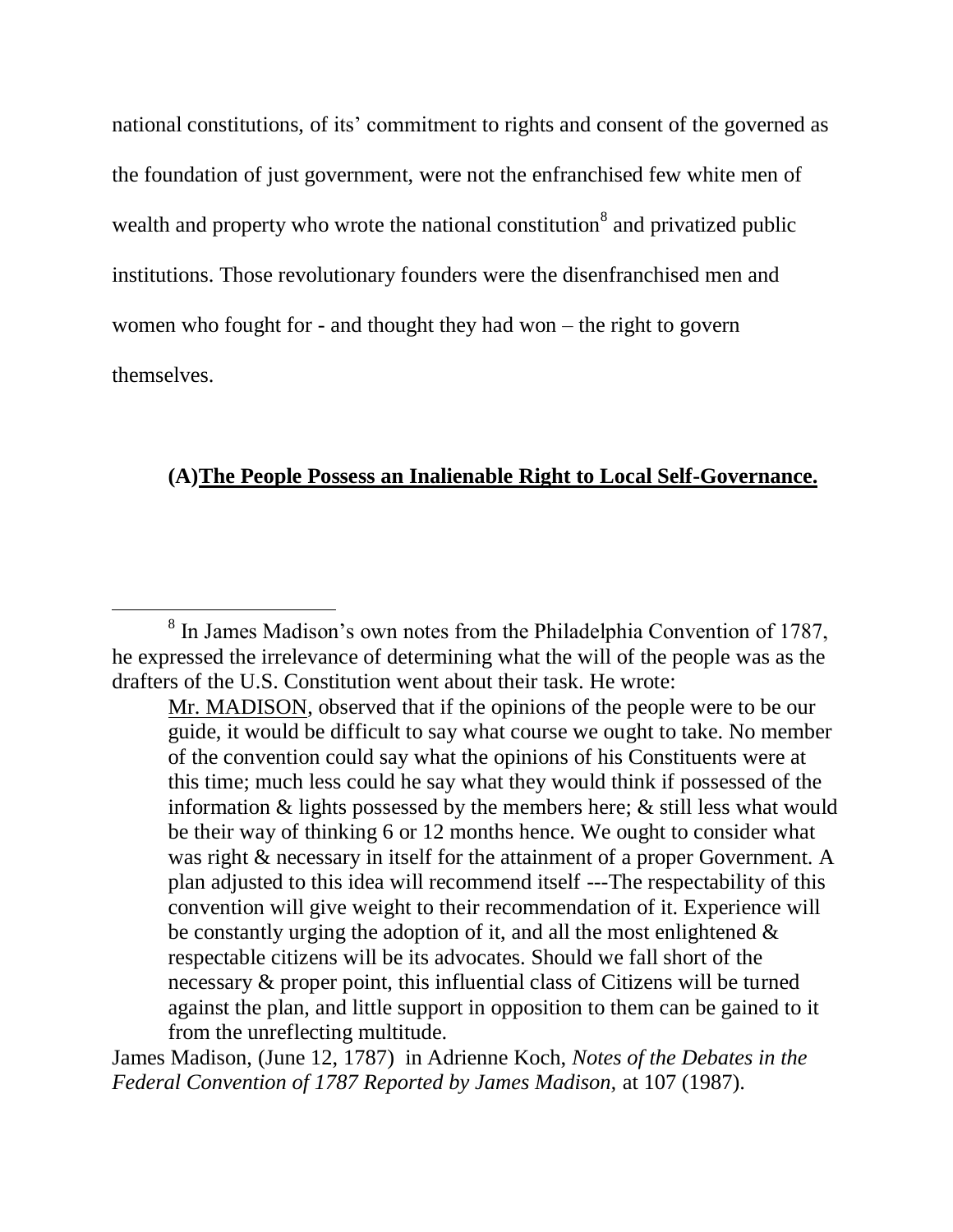Eleven days after the signing of the Declaration of Independence, a

revolutionary committee convened in Pennsylvania to craft a constitution for the commonwealth. Ken Gormley, *et al*., *The Pennsylvania Constitution* at 877 (2004). The people of the commonwealth did not get to approve Pennsylvania's first constitution. Yet, it contained a preamble and a declaration of rights that, in sections III–V, acknowledged the peoples' inalienable right to "community" selfgovernment in its formulation of the source, scope, and abolition of governmental power:

WHEREAS all government ought to be instituted and supported for the security and protection of the **community** as such, and to enable the individuals who compose it to enjoy their natural rights, and the other blessings which the Author of existence has bestowed upon man; and whenever these great ends of government are not obtained, the people have a right, by common consent to change it, and take such measures as to them may appear necessary to promote their safety and happiness...

A Declaration of the Rights of the Inhabitants of the Commonwealth or State of Pennsylvania

. . . .

IV. That all power being originally inherent in, and consequently derived from, the people; therefore all officers of government, whether legislative or executive, are their trustees and servants, and at all times accountable to them.

V. That government is, or ought to be, instituted for the common benefit, protection and security of the people, nation or **community**; and not for the particular emolument or advantage of any single man, family, or set of men, who are only part of that **community**: And that the **community** hath an indubitable, unalienable and indefeasible right to reform, alter, or abolish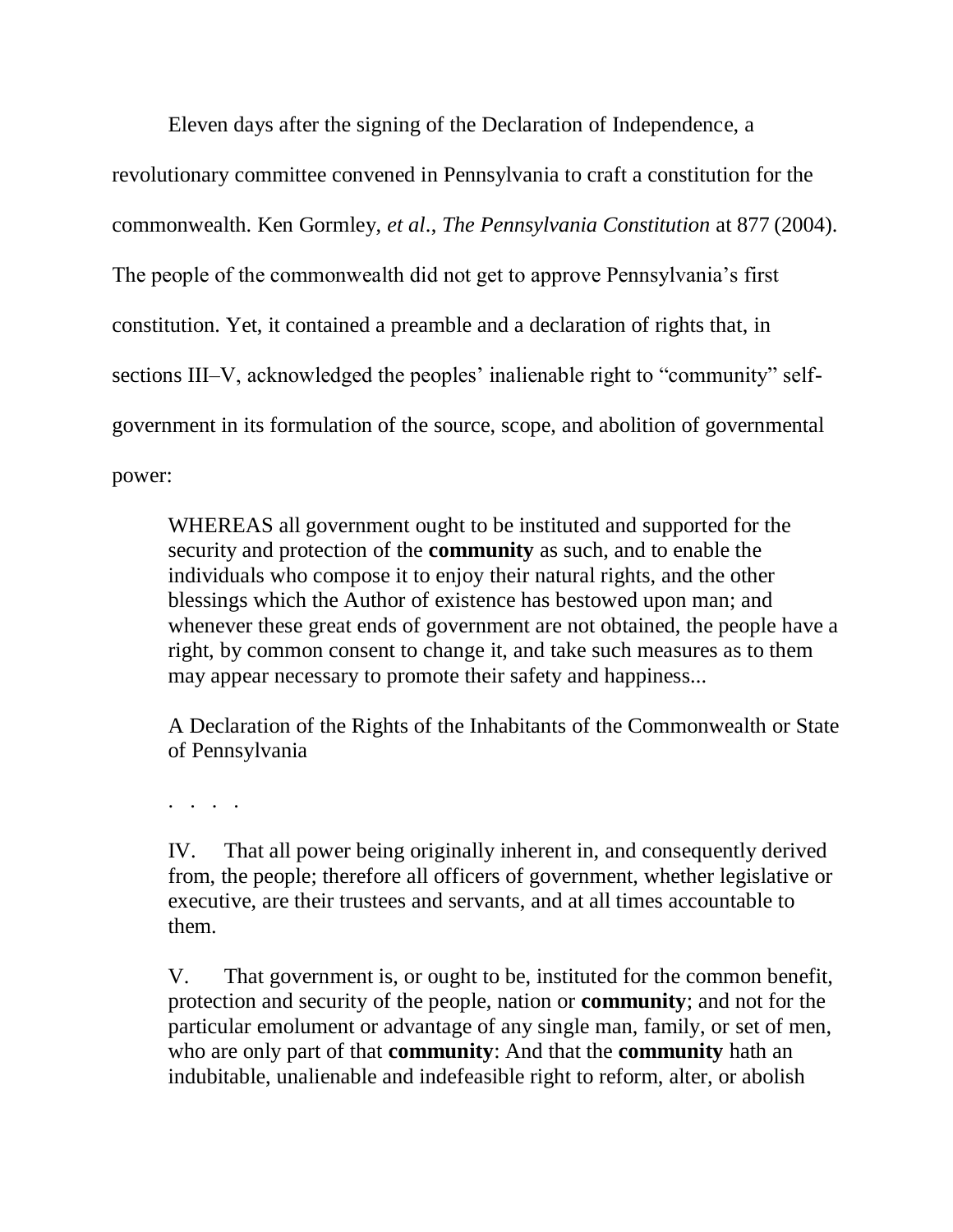government in such manner as shall be by **that community** judged most conducive to the public weal.

Pennsylvania Constitution of 1776, Ch. I, § III–V (emphasis added) (in Ken Gormley, *The Pennsylvania Constitution*, at 878 (2004)).

The language here is significant. People are the source of all governmental power - which governments must exercise for the common benefit of people, nations, or communities - and to ensure that this is so, the "community" has "an indubitable, unalienable and indefeasible right to reform, alter or abolish government.‖ It is not the state that holds the right, nor elected officials or governmental bodies, nor corporate interests. Rather, **communities of people** naturally have a right to self-government, and they are powerless only in their inability to alienate that right to anyone.<sup>9</sup>

To understand the significance of the word "community" in this section of Pennsylvania's first constitution, it is necessary to know the history of Pennsylvania government in the eighteenth century. As told by John L. Gedid in Ken Gormley's *The Pennsylvania Constitution*, it was a story of disenfranchised communities in the western part of the state fighting to share political power with communities around Philadelphia:

 $9$  In his treatise, Gormley writes, "[m]any modern-day lawyers are surprised to learn that Pennsylvania's Constitution of 1776 was widely viewed as the most radically democratic of all the early state constitutions." Ken Gormley, *The Pennsylvania Constitution*, at 3 (2004).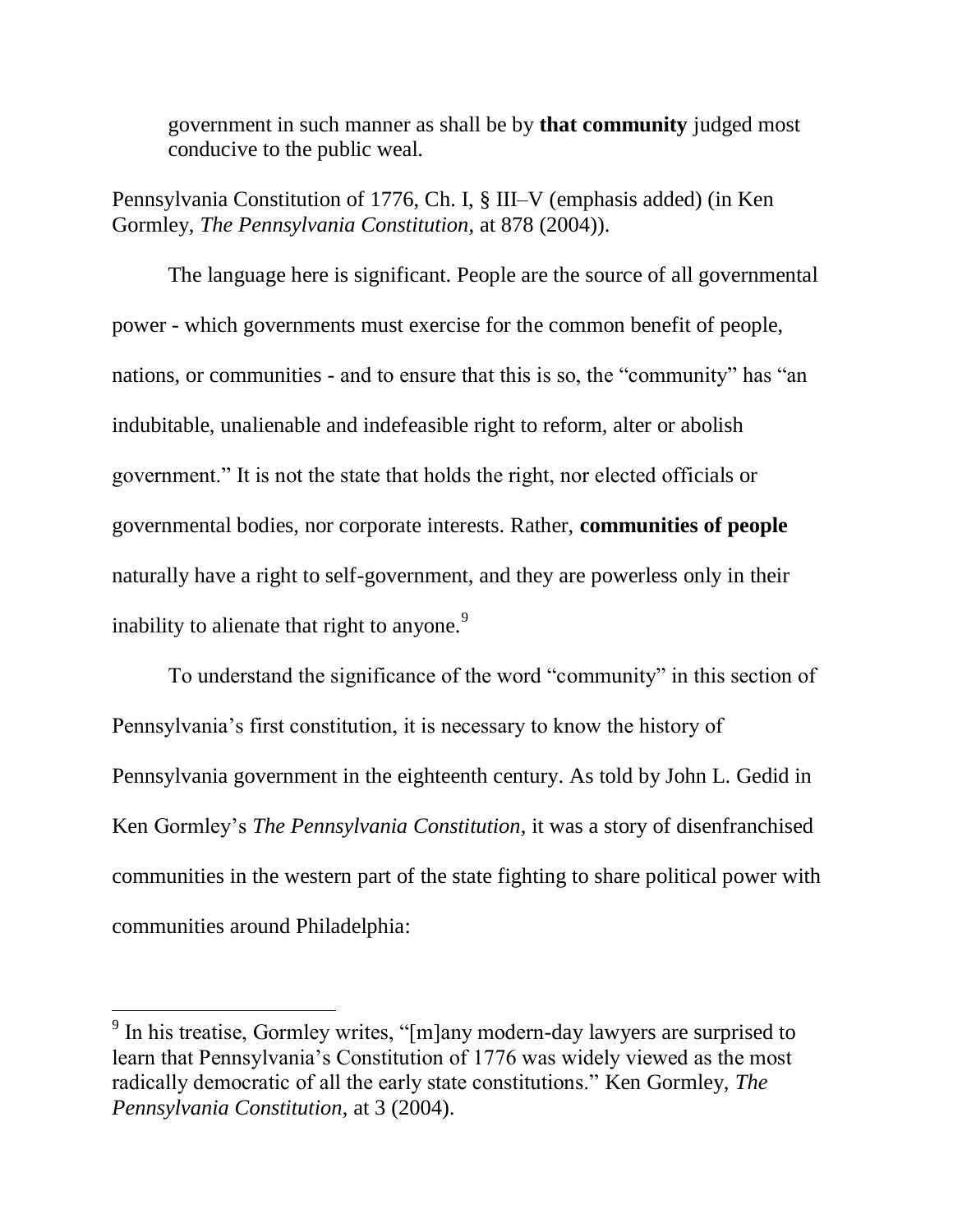By the middle of the [eighteenth century], serious geographic divisions had grown up between persons in the western part of the colony and those in the east. For example, persons living in the western part of the colony after the French and Indian War began to work and campaign for reapportionment of representation, because they believed that the Quaker establishment in Philadelphia had neglected their needs during the hostilities. Indeed, it was clear that the Quakers in Philadelphia, Bucks and Chester counties had total control of the colony by mid-century.

Not only did the eastern Quakers control most political power in Pennsylvania, but they also worked diligently and, at least in most of the eighteenth century, successfully to preserve their monopoly on political power. The Quakers accomplished this domination by restricting the franchise and by refusing to create or admit new counties, especially in the western part of the colony. The voting restrictions prevented large numbers of persons in the east—mostly tradesmen, whose population had grown rapidly—from exercising power; and the county restrictions prevented large numbers of settlers—mostly farmers—on what was then the frontier in the western part of the colony from exercising power. Those in the west also campaigned vigorously for liberalization of naturalization requirements. Against this background of internal strife and division in Pennsylvania in 1776, the Continental Congress recommended to the colonies that they renounce their allegiance to the King and "adopt such government as shall ... best conduce to happiness and safety."

There had grown up between the end of the French and Indian War and 1776 committees and military associations of dissatisfied citizens who worked for better representation, and these groups began calling for separation from England. The colonists' reaction to the Revenue Acts of 1767 furnishes a good example of how these activist organizations arose. After the Revenue Acts were imposed, there was a strong protest in the colony. The colonists organized an association to oppose those Acts. This association had committees in the capitals of every county, and in most large towns, and these committees were an effective political organization and a valuable means of spreading information. They were very similar to political parties in many ways. Later, the experience with this "association" led to familiarity with how to organize to resist the English Crown. Thereafter, when the First Continental Congress in 1774 recommended the formation of committees throughout the colonies, the people of Pennsylvania were ready and immediately mobilized into committees.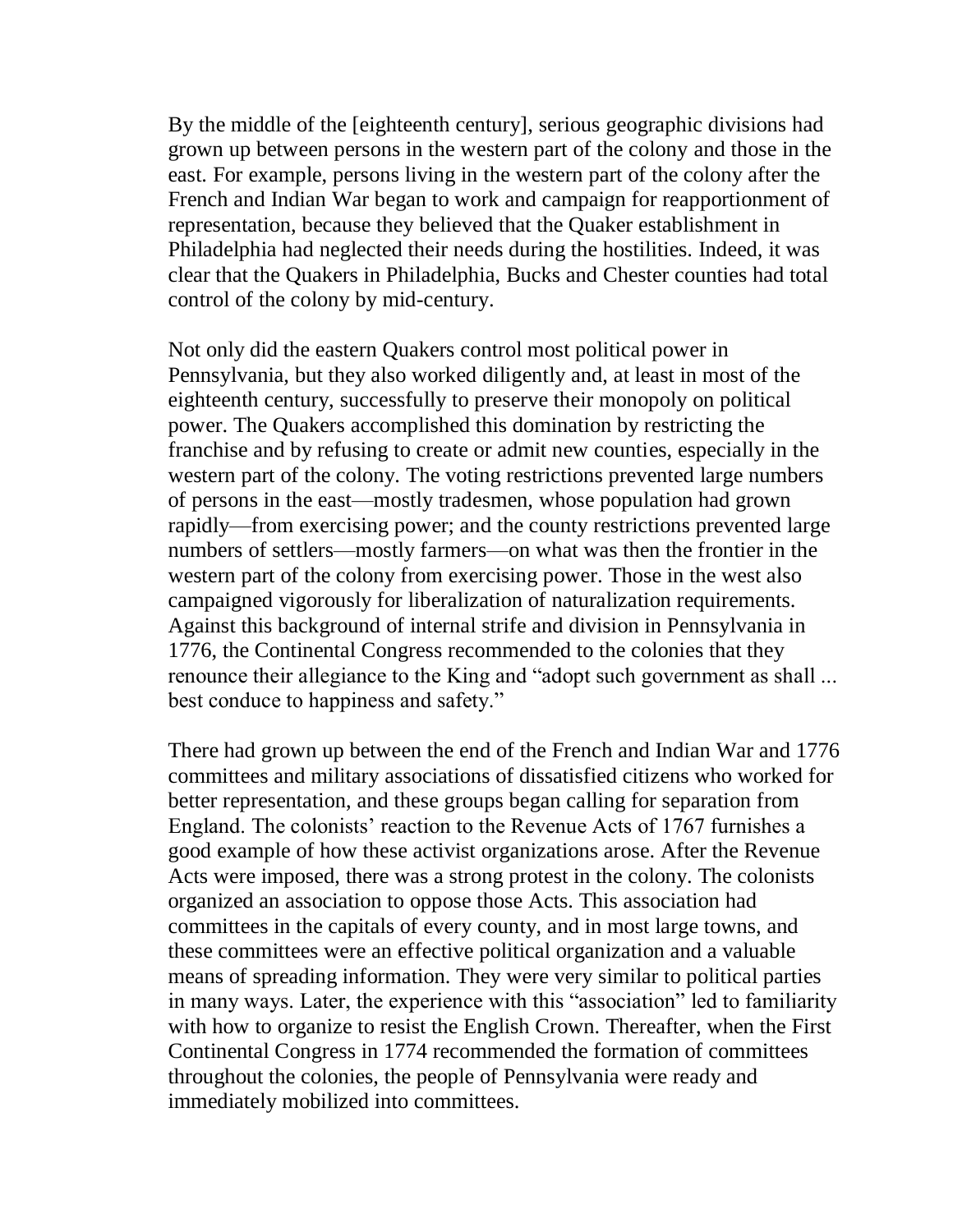One important reason for the rapid growth of these committees was the lack of representation of large numbers of inhabitants, especially in the western part of the colony. These "revolutionary committees" had no legal legitimacy, but they nevertheless played an important part of the opposition to England. These committees held a provincial convention in 1775. The stated purpose of the convention was to encourage manufacturing, but the real reason was "to familiarize the people with the necessity of subverting the old charter and establishing a new constitution on a more popular basis." In fact, there is considerable evidence that the provincial conference met in order to draw up plans for a convention to draft a new constitution.

...

On May 15, 1776, the Continental Congress adopted a resolution that called for the colonies to throw off English rule and adopt their own constitutions. The response of the colony to the call of the Continental Congress was an address adopted by the committees of the various counties in a meeting in Philadelphia. The address was circulated to the inhabitants of Pennsylvania and called on them to separate from England, to elect representatives to draft a constitution, and to form a government "under the authority of the people." After elections were held, the Pennsylvania convention met in Philadelphia on July 15, 1776. It consisted of elected members from nearly all of the counties. Most of the representatives were members of the revolutionary and military committees and associations of correspondence.

...

 $\overline{a}$ 

Who were the members of the Constitutional Convention of 1776?... There were few well known members of the Convention, and many were farmers or artisans who had no constitutional or legal training.<sup>10</sup>

 $10$  It is important to note that even though white farmers and artisans asserted their political power at the time, the majority of people were still absent from the task of constitution-making, i.e., women, slaves, indentured servants, people without property, etc. The right of local self-governance is inherent in all the people of a community in a free society.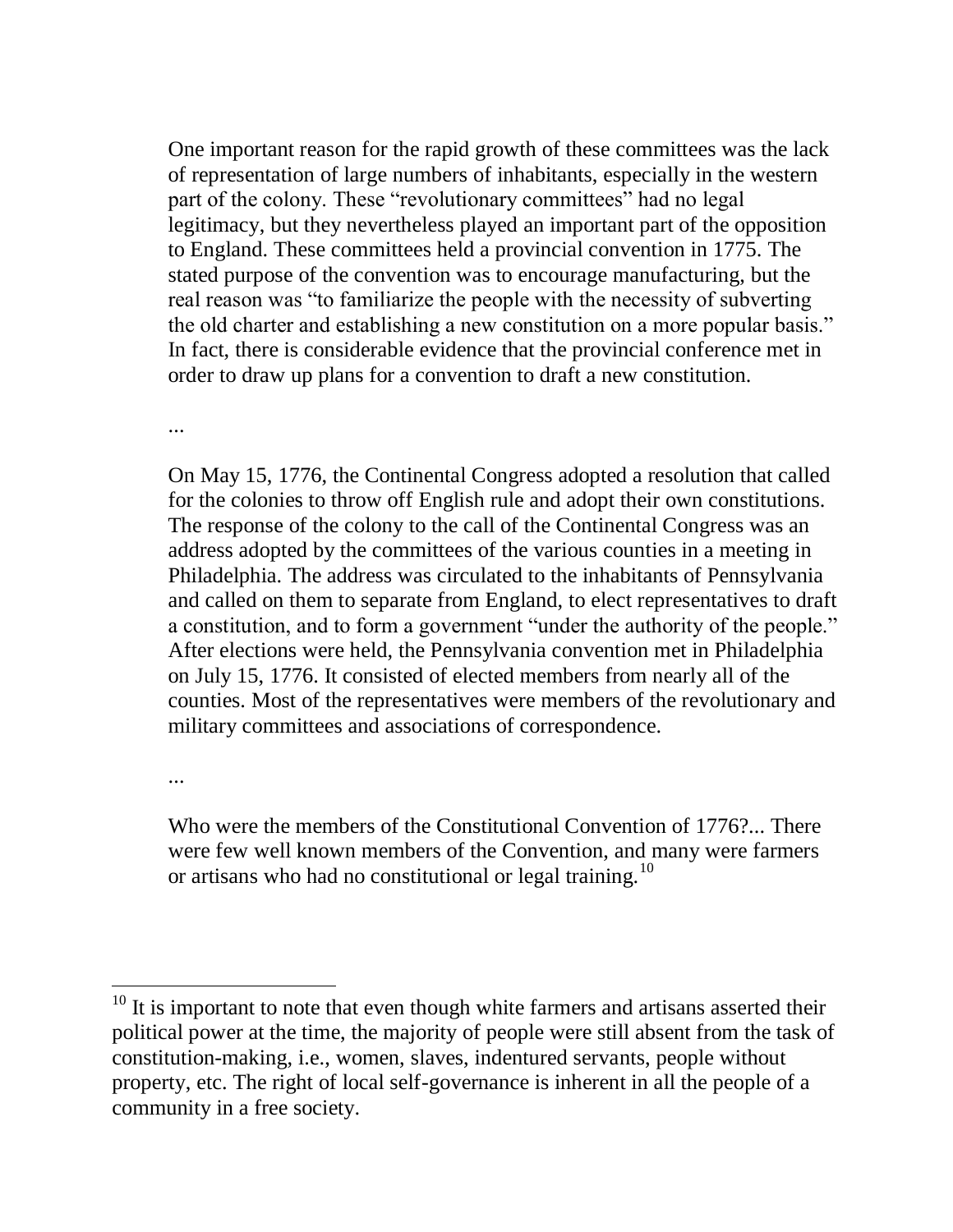John L. Gedid in Ken Gormley, et al, *The Pennsylvania Constitution*, 37–41 (2004).

In light of this history, the use of the word "community" in the first Pennsylvania Constitution is no accident. The drafters knew that without acknowledging the inalienable, superior right of communities to local selfgovernment, the people would not accept a new frame of government that would substitute an oppressive colonial machinery for an oppressive state machinery. To remind the general government that it always would remain inferior to the right of community self-government, the frame of general government crafted by the Constitution "explicitly incorporated the Declaration of Rights into the Constitution with the mandate that it 'ought never to be violated on any pretence whatever.'" Gormley, *The Pennsylvania Constitution*, at 43–44. In other words, the rights announced in the Declaration of Rights were not showpieces that the legislature could circumvent on a flimsy basis akin to rational basis scrutiny. The rights could never be violated ever, for any reason.

Historian Gordon Wood has shown that an anonymous writer called ―Demophilus‖ influenced the Pennsylvania convention with language such as the following:

The intimate involvement by the ancient Saxons of the common people in politics was what most impressed the Pennsylvania radicals and Jefferson. Men became concerned about government because they participated daily in the affairs of their tithings and towns, not only by paying taxes but by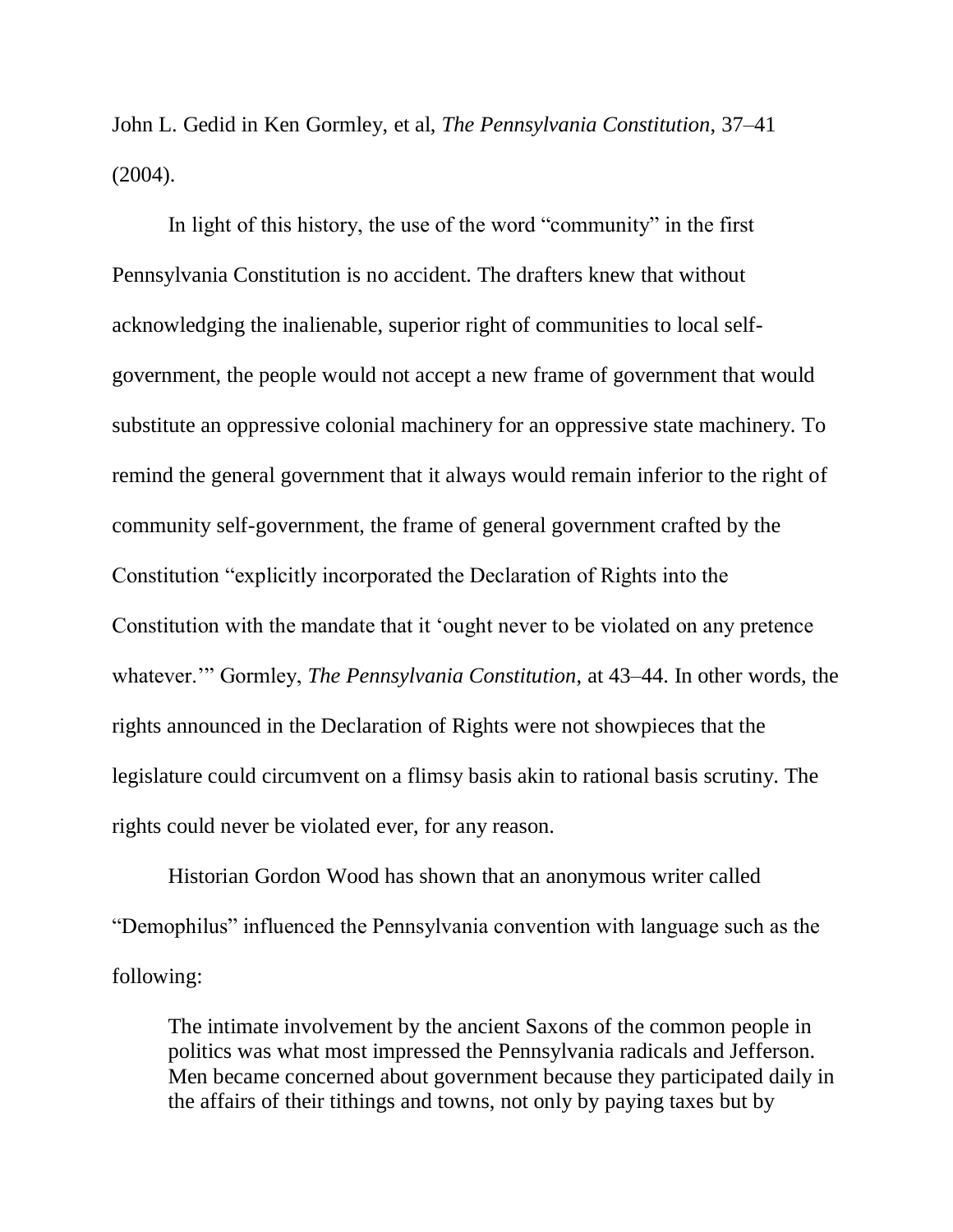performing public duties and by personally making laws. When these tasks were taken out of the people's hands and given to superior bodies to perform, men fell into a political stupor, and have never, to this day, thoroughly awakened, to a sense of the necessity there is, to watch over both legislative and executive departments in the state. If they have now and then opened their eyes, it is only to survey, with silent indignation, a state from whence they despair of being able to recover themselves. Fixed establishments on the one hand, rooted habits and prejudices on the other, are not easily got over.

Quoted in Matthew J. Herrington, *Popular Sovereignty in America 1776-1791*, 67 Temp. L. Rev. 575, 585–86 (1994).

Gordon Wood said derisively of this era of constitution making:

The trite theory of popular sovereignty gained a verity in American hands that European radicals with all their talk of all power in the people had scarcely considered imaginable except in those rare times of revolution. "Civil liberty" became for Americans "not 'a government of laws," made agreeable to charters, bills of rights or compacts, but a power existing in the people at large, at any time, for any cause, or for no cause, but their own sovereign pleasure, $11$  to alter or annihilate both the mode and essence of any former government, and adopt a new one in its stead." American liberty seemed in fact to have made revolution perpetual and civil disorder legitimate.

Gordon S. Wood, *The Creation of the American Republic 1776–1787* at 362 (1972).

That Pennsylvanians intended no abridgement of the right to community

self-government as they considered entering into the U.S. Constitution, a social

 $11$  It is striking to note how similar this language is to the language used by then-Senator Jubelirer in support of Act 38 (an Act adopted in 2005 to preempt municipal governments from adopting laws dealing with agribusiness and sludge corporations) and in derision of local control: "At the heart of the local ordinance movement is the notion that there is the right to reject anything, anywhere, for any reason, at any time." *See* 2005 Pennsylvania Legislative Journal—Senate 633.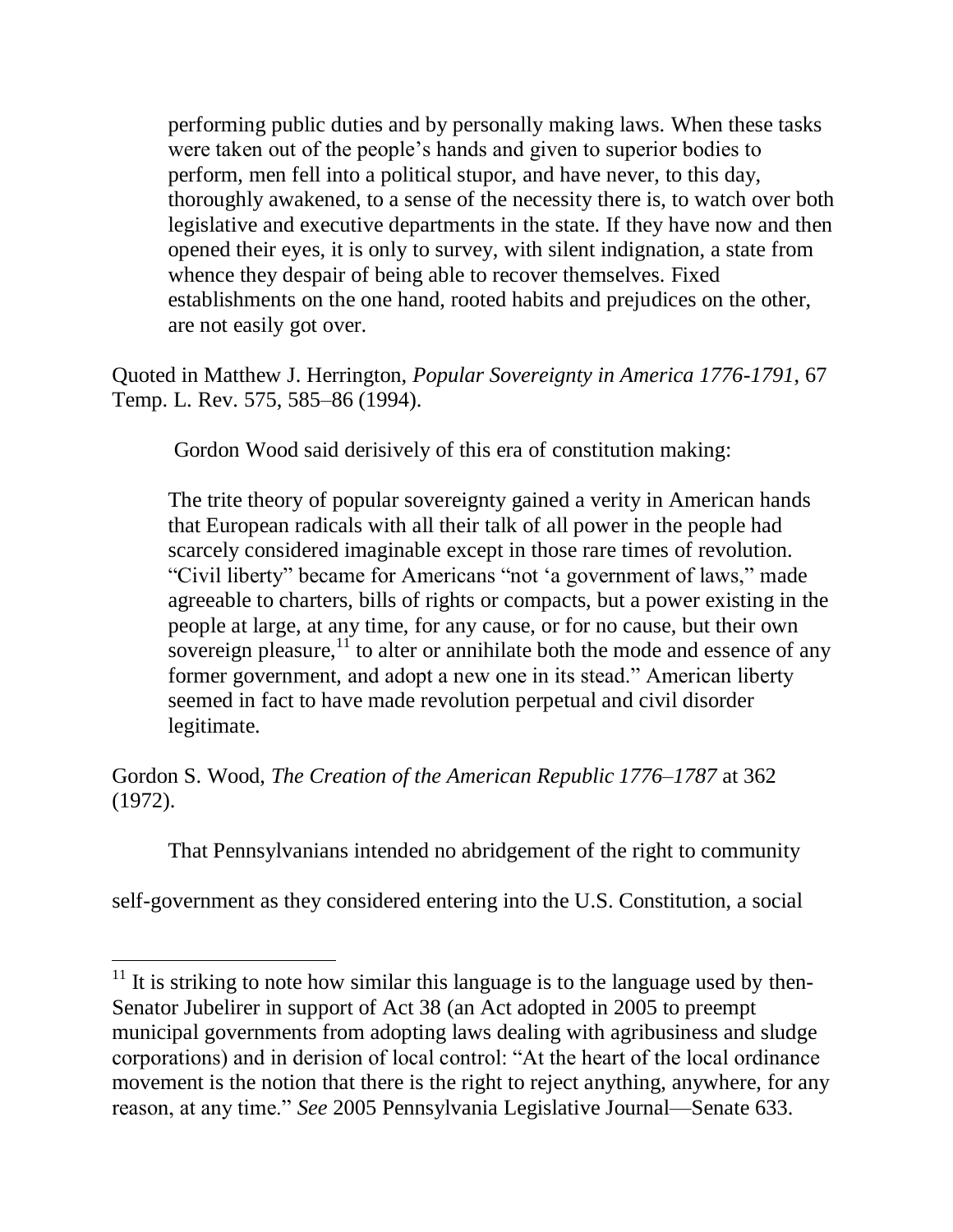compact not of states, but of "We the People," was made clear by their concerted defense of the Commonwealth's constitution when it came under threat of replacement by wealthy and powerful state leaders at the height of revolutionary hostilities that kept common people otherwise occupied. Historian Terry Bouton says this:

the 1776 constitution enjoyed widespread popular support in the state. The surest sign of that support came in early 1779, when a group of state leaders attempted to call a new convention to overturn the constitution because they believed it was too democratic. In response, ordinary people across the state launched a petition drive to support the 1776 charter. Conditions were not favorable for such an effort: many people were more focused on British and Indian enemies than they were on political doings in the state; most of the Pennsylvania line was encamped in northern New Jersey and upstate New York and, therefore, could not defend the constitution under which they were fighting. Nor did the weather cooperate: the winter of 1779 was the coldest of the war. Despite wartime chaos and frigid temperatures, in a little more than a month, over 16,500 Pennsylvanians signed petitions expressing their approval of the 1776 constitution. To put this effort in perspective, consider that eight years later, in 1787, only about 6,800 Pennsylvanians voted in favor of the federal Constitution (and only about 13,000 cast votes in the ratification elections). In sum, more than twice as many Pennsylvanians voiced support for the 1776 state constitution than for the 1787 federal Constitution.<sup>12</sup>

Terry Bouton, *Taming Democracy: "The People," The Founders, and the Troubled Ending of the American Revolution* at 57 (2007).

 $12$  For petitions to stop the overturning of the 1776 constitution, see "Memorials" Against Calling a Convention, 1779," *Pennsylvania Archives, Minutes of the Third General Assembly* (Philadelphia, 1778-1779). All of the minutes of the general assembly, as well as much of the other published material from the late eighteenth century, are available on *Early American Imprints, Series I: Evans, 1639-1800.* The assembly minutes and journals can be found under the heading "Pennsylvania. General Assembly Journals."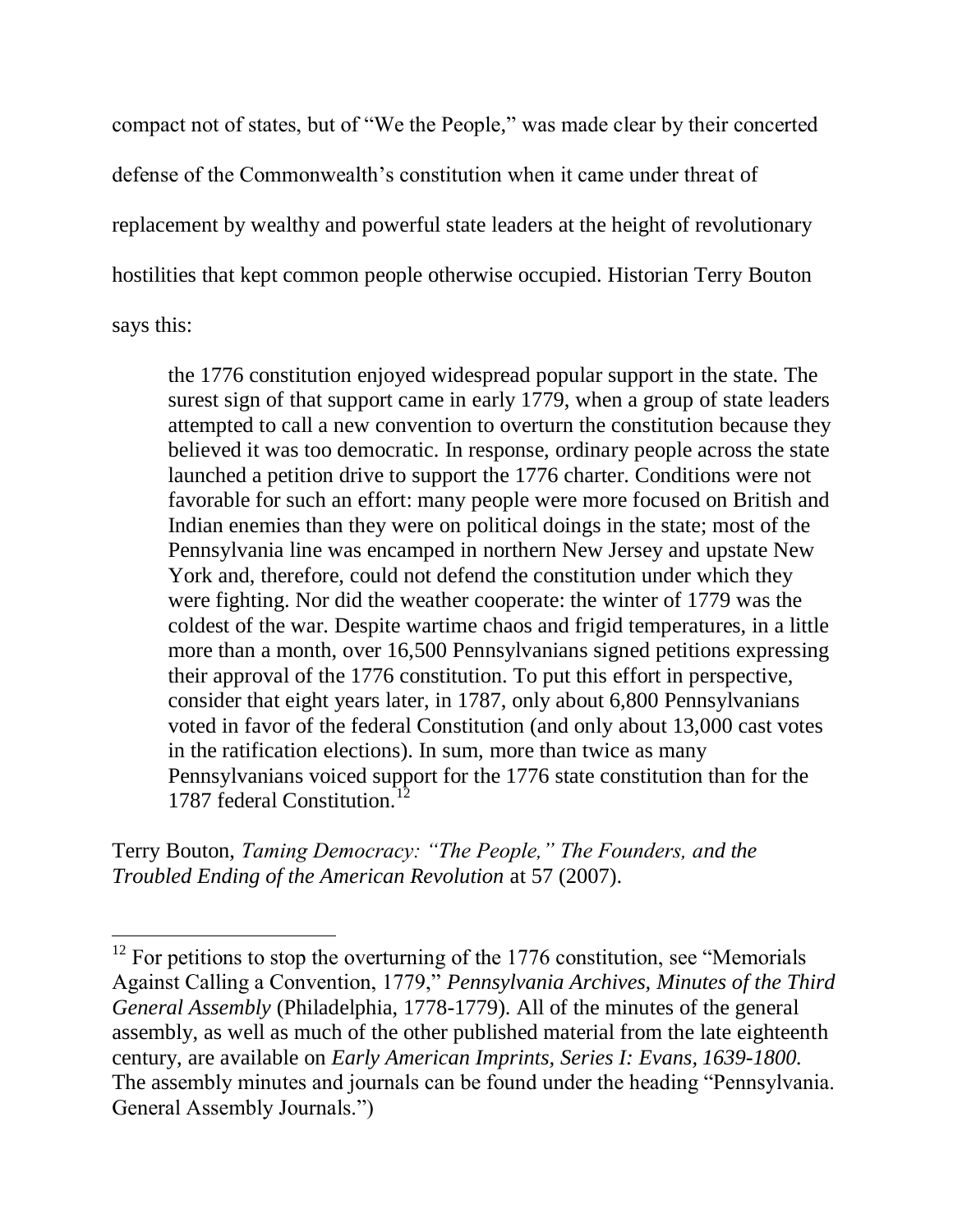Some jurisprudence has hewn closer to that original intent than others.

Concurring in an early Michigan case on the right of local self-government, Chief

Justice Thomas M. Cooley wrote:

The doctrine that within any general grant of legislative power by the constitution there can be found authority thus to take from the people the management of their local concerns, and the choice, directly or indirectly, of their local officers, if practically asserted, would be somewhat startling to our people, and would be likely to lead hereafter to a more careful scrutiny of the charters of government framed by them, lest sometime, by an inadvertent use of words, they might be found to have conferred upon some agency of their own, the legal authority to take away their liberties altogether. If we look into the several state constitutions to see what verbal restrictions have heretofore been placed upon legislative authority in this regard, we shall find them very few and simple. We have taken great pains to surround the life, liberty, and property of the individual with guaranties, but we have not, as a general thing, guarded local government with similar protections. We must assume either an intention that the legislative control should be constant and absolute, or, on the other hand, that there are certain fundamental principles in our general framework of government, which are within the contemplation of the people when they agree upon the written charter, subject to which the delegations of authority to the several departments of government have been made....

...

[W]hen the state reaches out and draws to itself and appropriates the powers which from time immemorial have been locally possessed and exercised, and introduces into its legislation the centralizing ideas of continental Europe, under which despotism, whether of monarch or commune, alone has flourished, we seem forced back upon and compelled to take up and defend the plainest and most primary axioms of free government.

[L]ocal government is a matter of absolute right; and the state cannot take it away. *People v. Hurlbut*, 24 Mich. 44 (1871) (Cooley, J., concurring).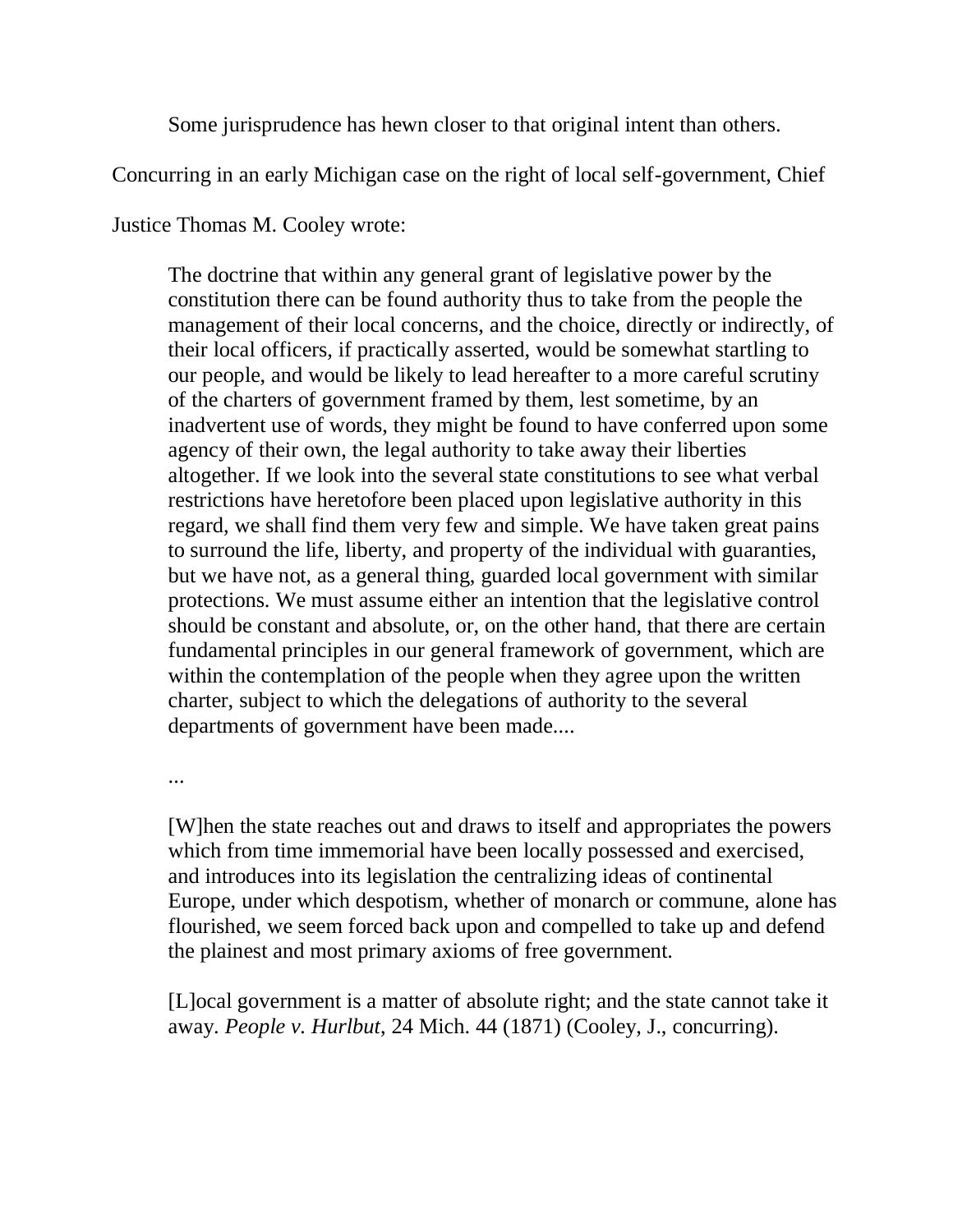In his treatise on constitutional law, Justice Cooley explained again how in a

free society, constitutions are necessarily founded upon fundamental rights

retained by the people:

 $\overline{a}$ 

In considering state constitutions we must not commit the mistake of supposing that because individual rights are guarded and protected by them they must also be considered as owing their origin to them. These instruments measure the powers of the rulers, but they do not measure the rights of the governed. What is a constitution, and what are its objects? It is easier to tell what it is not than what it is. It is not the beginning of a community, nor the origin of private rights; it is not the fountain of law, nor the incipient state of government; it is not the cause but consequence of personal and political freedom; it grants no rights to the people, but is the creature of their power, the instrument of their convenience. Designed for their protection in the enjoyment of the rights and powers which they possessed before the constitution was made, it is but the frame-work of the political government, and necessarily based upon the pre-existing condition of laws, rights, habits, and modes of thought.

Thomas M. Cooley, *A Treatise on the Constitutional Limitations which Rest Upon*  the Legislative Power of the States of the American Union 47 (5<sup>th</sup> Ed. 1883).<sup>13</sup>

On the one hand, Judge Thomas Cooley (one of the era's leading scholars of constitutional law) argued that cities received power directly from the people and thus they had a kind of limited autonomy:

> The sovereign people had delegated only part of their sovereignty to the states. They preserved the remainder for themselves in written and unwritten constitutional limitations on governmental actions. One important limitation was the people's right to local self-government.

<sup>&</sup>lt;sup>13</sup> The struggle between two theories of municipal self-governance pitted Cooley's jurisprudence on the innate right of community self-government against Dillon's theory that municipal governments were completely subservient to the State. As noted by author Nancy Burns,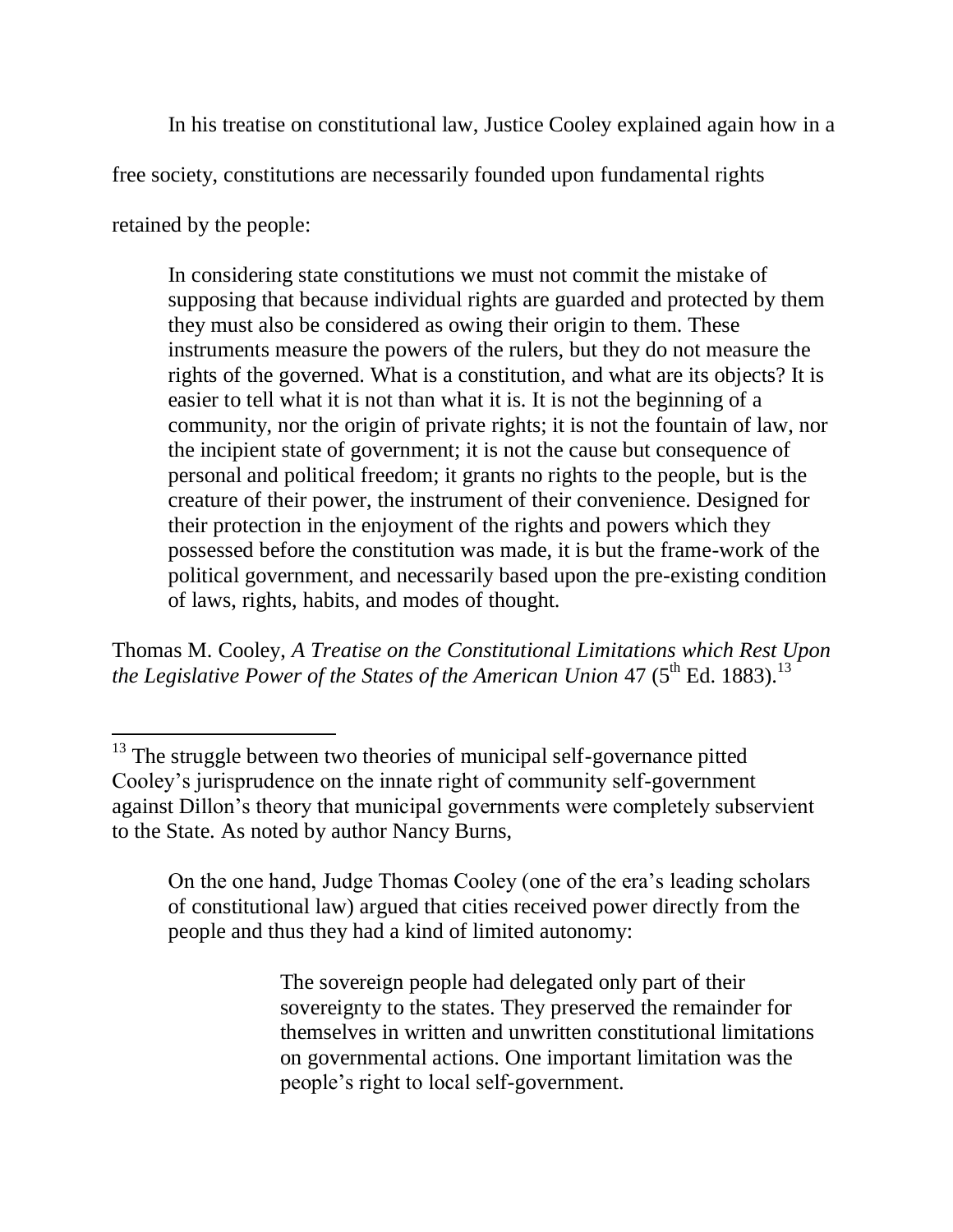This structure of superior inalienable rights - and inferior powers of state government - bears repeating, because for too long Pennsylvanians have been yoked under a jurisprudence that says local governments are creatures of the state and inferior to the general government.<sup>14</sup> In fact, people are the source of all power, and communities possess an inalienable right to govern themselves.

Emphasizing that structure at the Pennsylvania convention that ratified the

federal Constitution, James Wilson said:

"His [Mr. Findley's] position is, that the supreme power resides in the States, as governments; and mine is, that it resides in the people, as the fountain of government; that the people have not—that the people mean not—and that the people ought not, to part with it to any government whatsoever. They can delegate it in such proportions, to such bodies, on such terms, and under such limitations, as they think proper."

James Wilson, Remarks to the Pennsylvania Ratifying Convention (Dec. 4, 1787) (reprinted in Philip B. Kurland and Ralph Lerner, *The Founders' Constitution* 62 (1987)).

On the other hand, John Dillon (the foremost bond lawyer of his day) argued that cities were creatures of the state – nothing more than administrative divisions. As creatures of the states, these governments had no autonomy. Interestingly, Dillon's argument survived (displacing the very widely read and subscribed-to work of Cooley). Entrepreneurial incentives for creating new cities were now quite high.

Nancy Burns, *The Formation of American Local Governments: Private Values in Public Institutions*, 52-53 (1994).

<sup>14</sup> *See infra* at 28-41.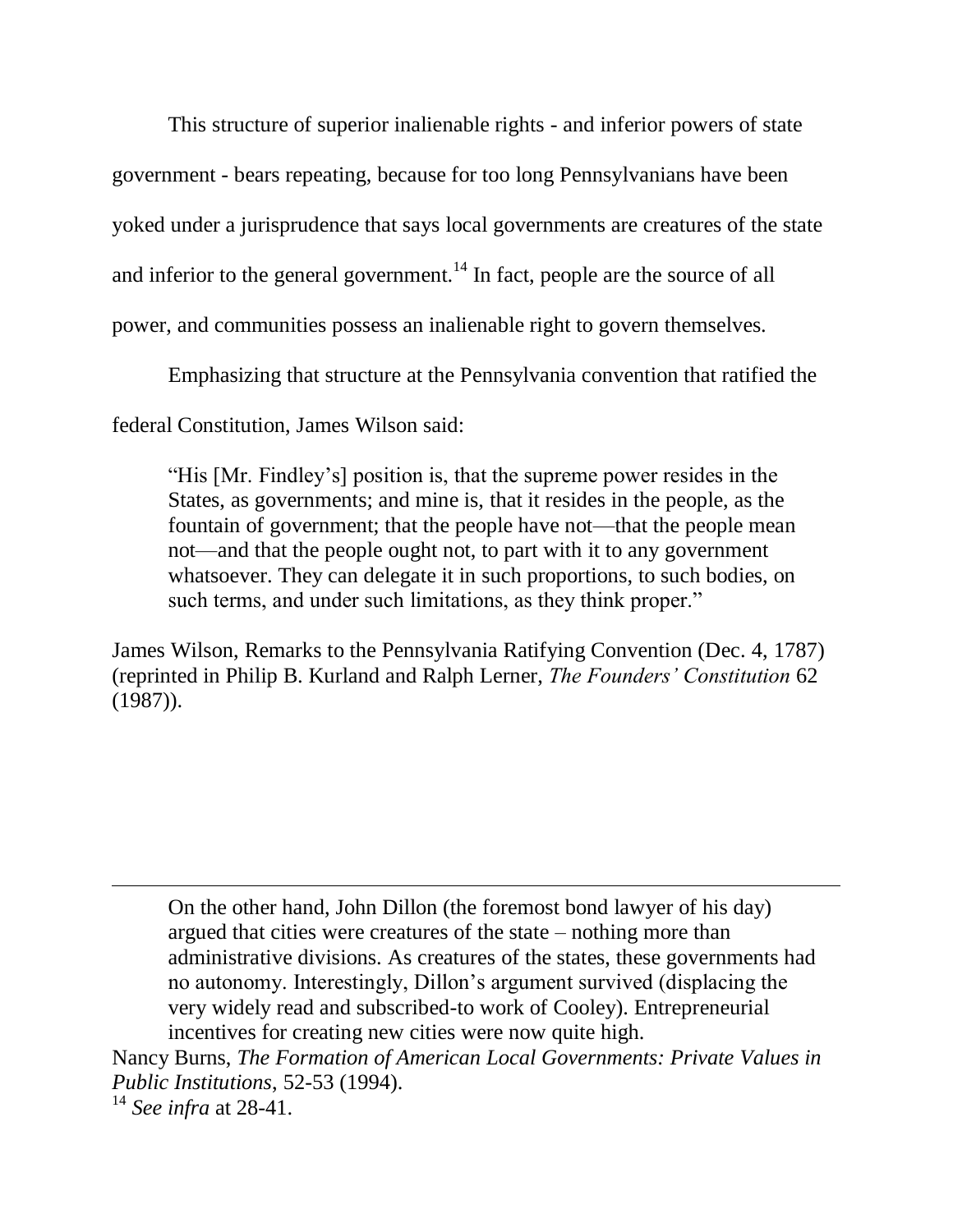Because the right is inalienable, it cannot be delegated, limited, or made subservient to any other power.<sup>15</sup>

What is certain is that the American Revolution rested its legitimacy on the proposition that it is beyond the delegated power of *any* government to deprive the people of their fundamental right to local self-governance.

For all of the reasons specified in this discussion, and because it is a selfevident truth that people have a right to self-government in the communities where they live, it is the assertion of the people of Blaine Township that the power of community self-government is their inalienable and fundamental right, and that it constituted the central purpose for which independence was wrested from the world's most powerful empire. Community self-government is exempt from, and hence superior to, the general government of the state.<sup>16</sup>

<sup>&</sup>lt;sup>15</sup> Hence the Supreme Court of Pennsylvania was partially correct when it opined that the police power is one of the most important of government powers; the Court erred when it located that power as inherent in the state rather than in the people: "But, the state possesses inherently a broad police power, which transcends all other powers of government. There is therefore no unqualified right to acquire, possess, and enjoy property if the exercise of the right is inimical to the fundamental precepts underlying the police power. As declared by the Court in *Commonwealth v. Widovich*, 295 Pa. 311, 145 A. 295, 298 (1929): ‗The police power is the greatest and most powerful attribute of government; on it the very existence of the state depends.  $* * *$  If the exercise of the police power should be in irreconcilable opposition to a constitutional provision or right, the police power would prevail.' It needs no constitutional reservation or declaration to support it." *See Commonwealth v. Stofchek*, 322 Pa. 513, 519, 185 A. 840, 844 (1936).

 $16$  As one writer has said, "The people, who are sovereigns of the state, possess a power to alter when and in what way they please. To say [otherwise] ... is to make